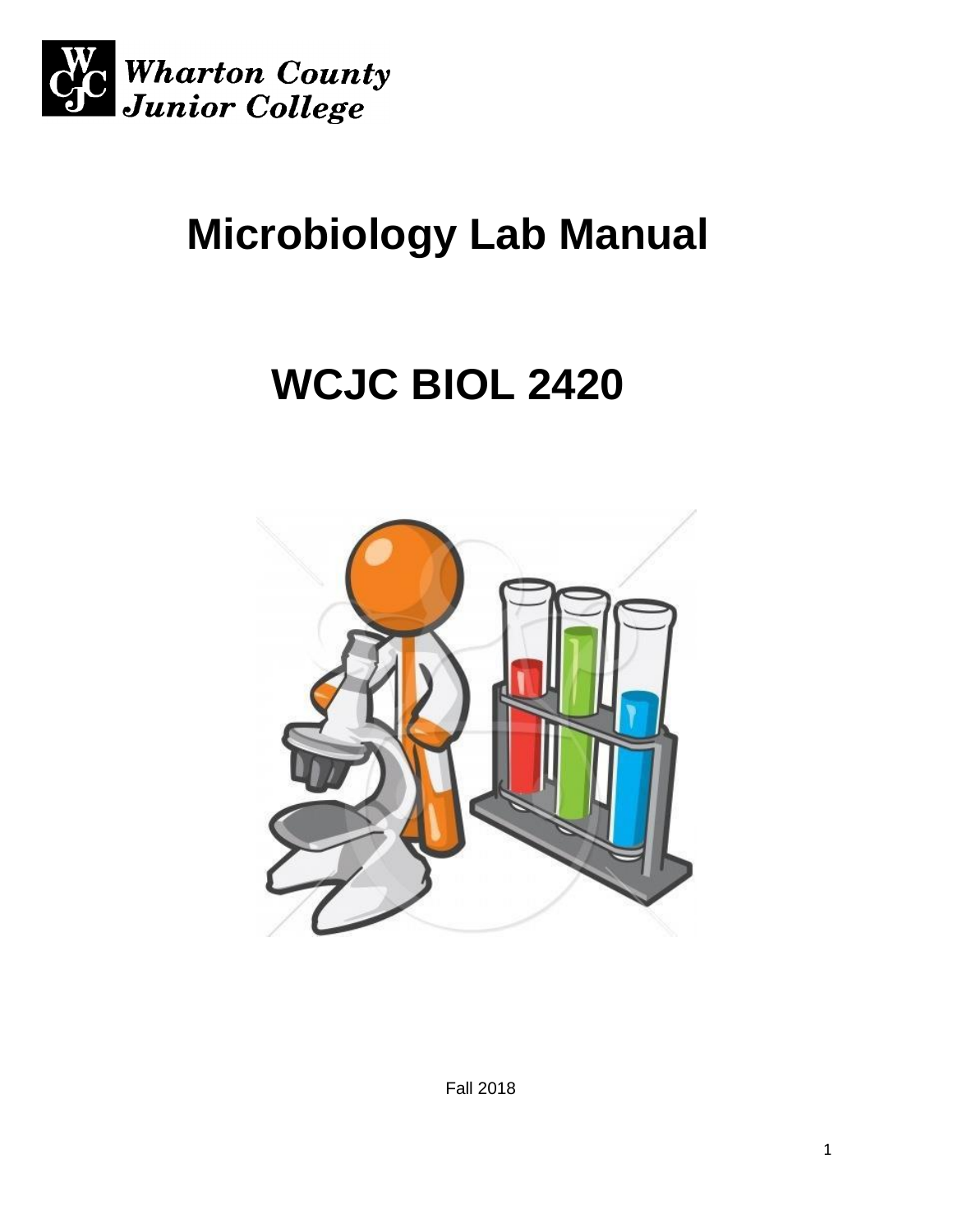### **Aseptic Technique Lab**

#### **A. Growth Medium**

- contains nutrients that support microbial growth
- uses agar as a solidifying agent
- can be made selective due to nutrients, pH, antibiotics, etc.
- 1. Nutrient Agar
	- contains nutrients that support growth of a wide variety of bacteria - pH of 6.8
- 2. SDA Sabouraud Dextrose Agar
	- higher dextrose content: 4%
	- lower pH: 5.6
	- favors fungal growth over bacterial
- 3. MacConkey Agar (used later in semester)
	- selective for Gram-negatives (Gram-positives inhibited by bile salts and dye)
	- differential: lactose fermenters turn agar pink; non-fermenters do not

#### **B. Exercise**

- 1. Obtain 1 NA plate and 1 SDA plate as well as 2 sterile swabs. You will be using the swabs to sample the environment. Samples may come from skin, nails, floor, shoes, money, cell phone, etc., but NO samples from bodily orifices/secretions or from the toilet!!!!
- 2. Label the bottom of each plate with your name, the date, the type of medium (NA or SDA), and the source of your specimen (doorknob, shoe, etc...). Each person in your group should select a different source so multiple sources are sampled.
- 3. Moisten a swab in the tube of sterile water provided at your table and proceed to roll the swab on the surface of your source to obtain a sample.
- 4. Transfer the sample to your NA plate by gently rolling the swab in a zig-zag pattern across the surface of the plate. Be careful not to gouge the agar. Dispose of the swab in the trash.
- 5. Repeat the process again with a fresh swab on the same source but this time transfer the sample to your SDA plate.

#### **C. Growth Results**

- 1. Distinguish between bacterial and fungal colonies (describe each).
- 2. Distinguish between types of growth on NA vs SDA medium (bacterial vs. mold vs. yeast).
- 3. Based on growth results, are microbes ubiquitous?

#### **D. Aseptic Technique**

- 1. Why is aseptic technique necessary/important?
- 2. Identify ways to practice aseptic technique.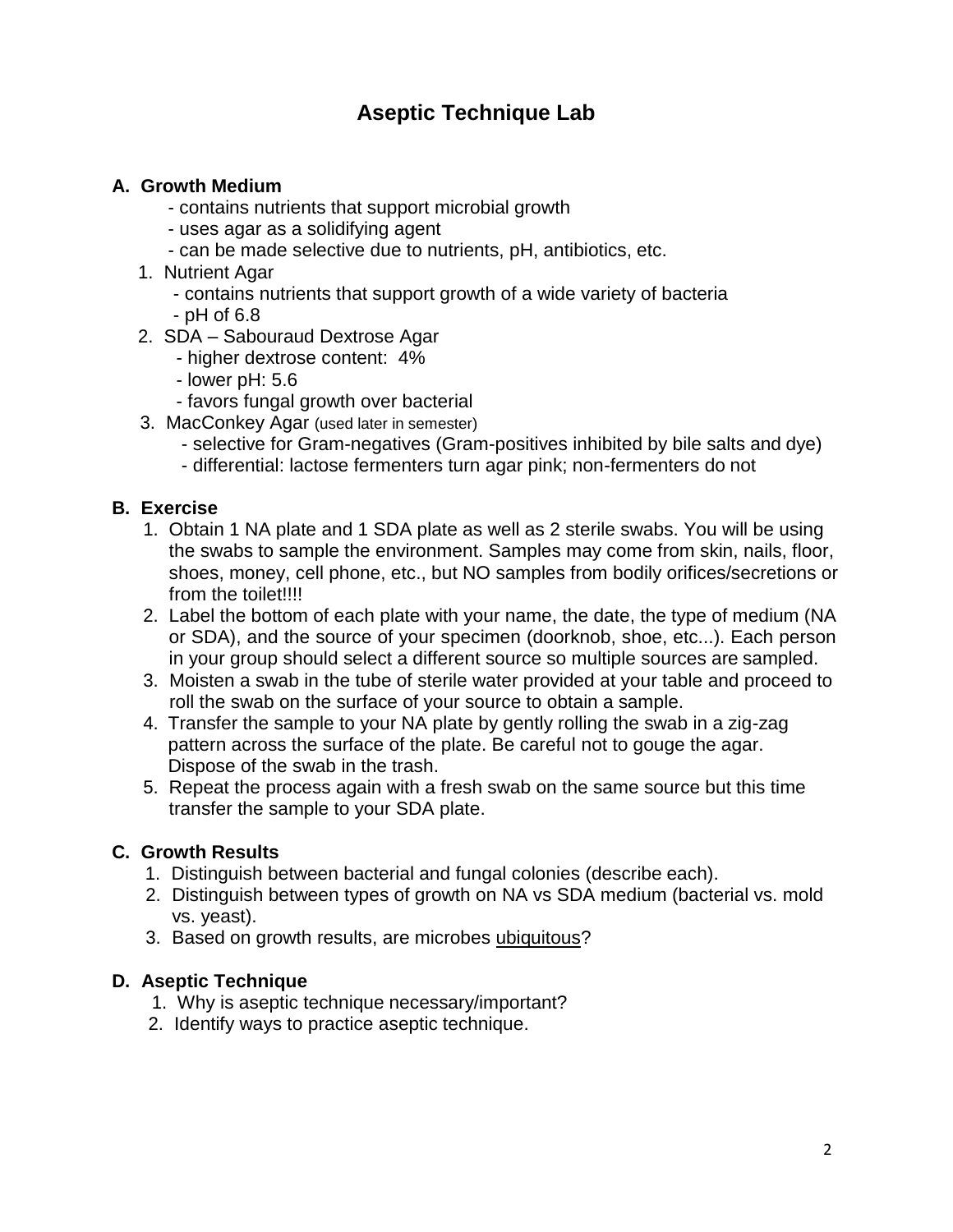### **Basic Microscopy**

#### **A. Types of Microscopes**

- 1. Light Microscopes
	- use visible light as source of illumination
	- a. Simple Microscope
		- contains a single magnifying lens
			- magnifies up to  $\sim$  300x
	- b. Compound Microscope
		- contains more than one magnifying lens
		- total magnification = ocular lens power x objective lens power
		- magnifies up to 1,000x
- 2. Electron Microscopes
	- use an electron beam as source of illumination
	- use magnets to focus the beam of e-s
	- cannot be used to view living specimens
	- a. Transmission Electron Microscope
		- magnifies up to 1 million x
		- useful for studying interior of cell
	- b. Scanning Electron Microscope
		- gives extremely detailed 3-D view of objects

#### **B. Structure & Function of the Parts of the Microscope**

- 1. Ocular (eyepiece) magnifies 10x
- 2. Objectives: scanning magnifies 4x
	- low power magnifies 10x high power – magnifies 40x
	- oil immersion magnifies 100x
- 3. Revolving nosepiece supports objective lenses and rotates them into position
- 4. Stage holds slide
- 5. Mechanical stage control slide holder and knobs that position slide
- 6. Stage aperture opening in stage that allows light to illuminate specimen
- 7. Diaphragm controls amount of light entering stage aperture
- 8. Condenser concentrates light source into a cone of light that passes through diaphragm
- 9. Coarse-adjustment knob brings specimen into focus quickly
- 10. Fine-adjustment knob slowly brings specimen into sharper focus
- 11. Arm supports coarse- and fine-adjustment knobs; holds head and stage
- 12. Head holds oculars and houses mirrors
- 13. Base houses light source, supports and stabilizes entire microscope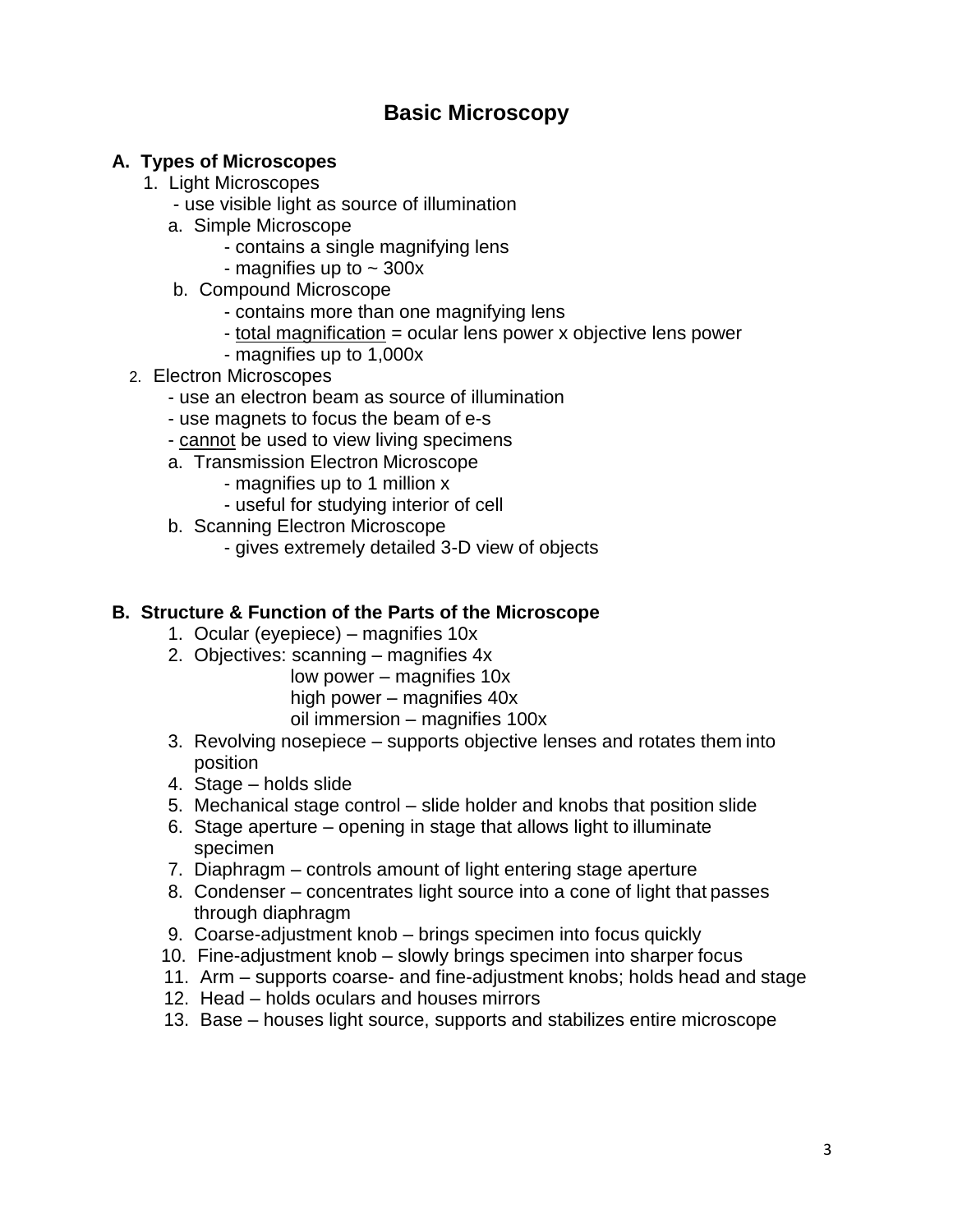#### **C. Use & Care of the Microscope – Proper Microscopy Technique**

- 1. Carry the microscope with one hand grasping the arm and the other hand underneath the base.
- 2. Use lens paper to clean the lenses.
- 3. Place a slide on the stage, secure with stage clips, and move the stage all the way up.
- 4. Turn on the light source and center the specimen in the beam of light.
- 5. View the specimen on scanning power. Use the coarse adjustment and then fine adjustment to focus.
- 6. Be sure to always center the specimen in your field of view before rotating the nosepiece to change objectives.
- 7. Under low power, again use both the coarse and fine adjustment knobs to focus.
- 8. Use ONLY fine adjustment to focus when using high power or oil. (**Never** use the coarse adjustment when viewing a specimen under high power or oil because it may damage the slide and lens.)
- 9. After examining the specimen, turn off the light source and allow the bulb to cool before moving.
- 10.Put the scanning objective back in position, coil up the cord properly, and cover with the dust cover before storing.

#### **D. Oil Immersion Procedure for 1,000x magnification**

- 1. Focus on specimen under high power.
- 2. Rotate between high power and oil immersion objective.
- 3. Place a drop of immersion oil on the slide. (Do not to touch tip of the oil dispenser to the slide.)
- 4. Rotate the oil immersion objective into place. (The lens will dip into the oil.)
- 5. Slowly use fine adjustment to bring into clear view.
- 6. **Never** return to a lower objective with oil on the slide!
- 7. When finished viewing, remove and dispose of slide.
- **8. Clean objective lens by putting lens cleaner on lens paper!!**

#### **E. Exercise**

- 1. View each of the following slides using proper microscopy technique:
	- a. prepared slide of human blood smear
	- b. prepared slides of microorganisms as time allows
- 2. Sketch the specimens at different magnifications: 40x, 100x, and 400x. Observe the difference in appearance as you progress from lower to higher magnification. Use oil immersion only if directed to do so by the instructor.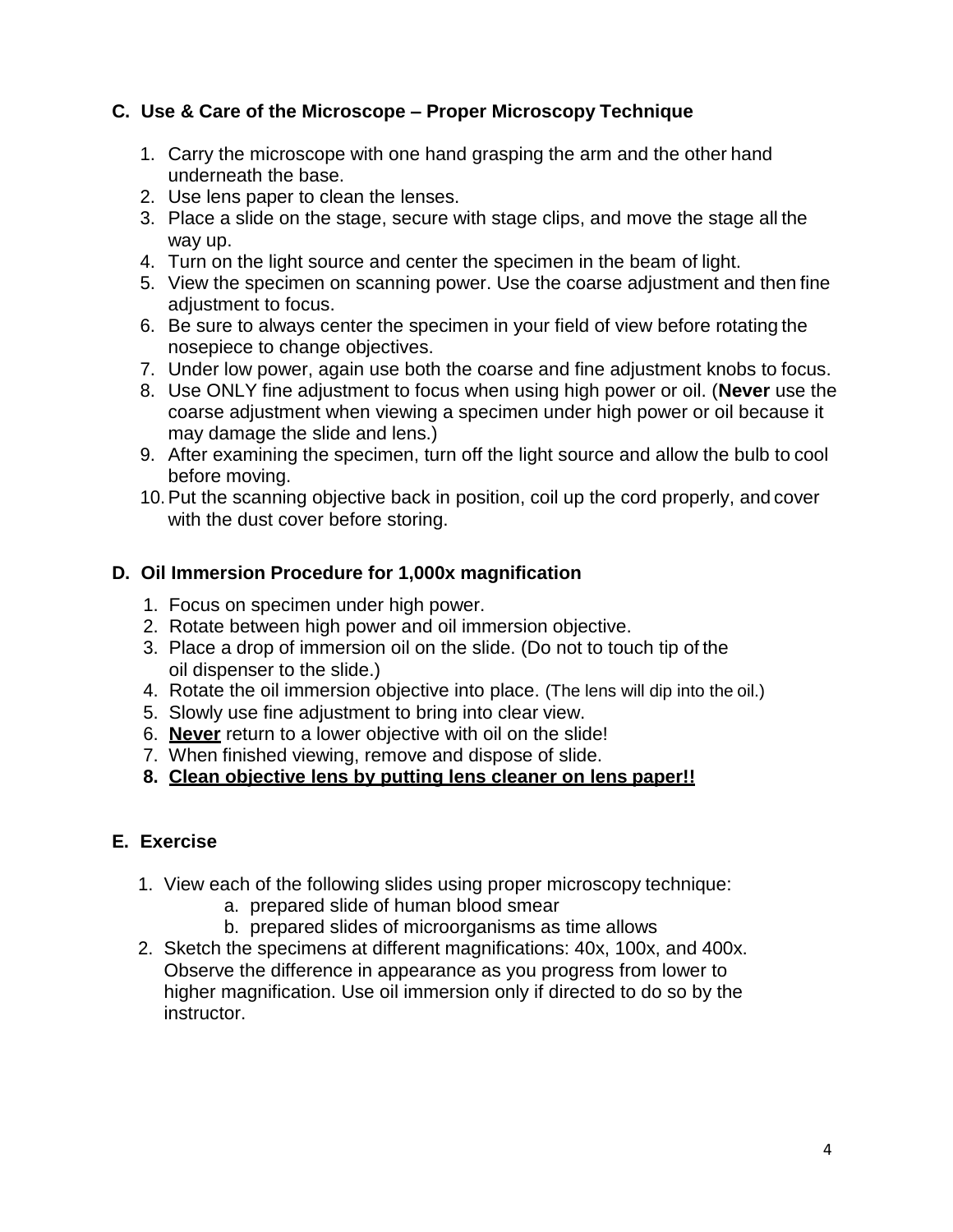### **Media Inoculation**

#### **A. Culturing Microbes**

#### **1. Inoculation**

- a sample is transferred to the growth medium provides ample nutrients and space; may be solid or liquid
- use sterile swabs, inoculating loops, or inoculating needles

#### **2. Incubation**

- allow to grow at <u>optimum T</u>: usually 20-40 $^0$ C (68-104  $^0$  F)
- may be at room temperature or inside incubator
- cell number increases rapidly

#### **3. Isolation**

- some inoculation techniques separate bacterial cells to form individual colonies – contain a single type of bacteria
- subculturing will eventually achieve a pure culture a single species present in the medium
- we will use the streak plate technique to achieve isolation



Quadrant Streak

#### **4. Inspection**

- look at microbe's characteristics both macro- and microscopically
- macro: colony morphology, color, consistency, (smell),...
- micro: shape, arrangement, stain results,…

#### **5. Information Gathering**

- additional tests for function and characteristics
- biochemical tests, immunological tests, genetic typing,...

#### **6. Identification**

- use analysis and results of inspection and information gathering to identify species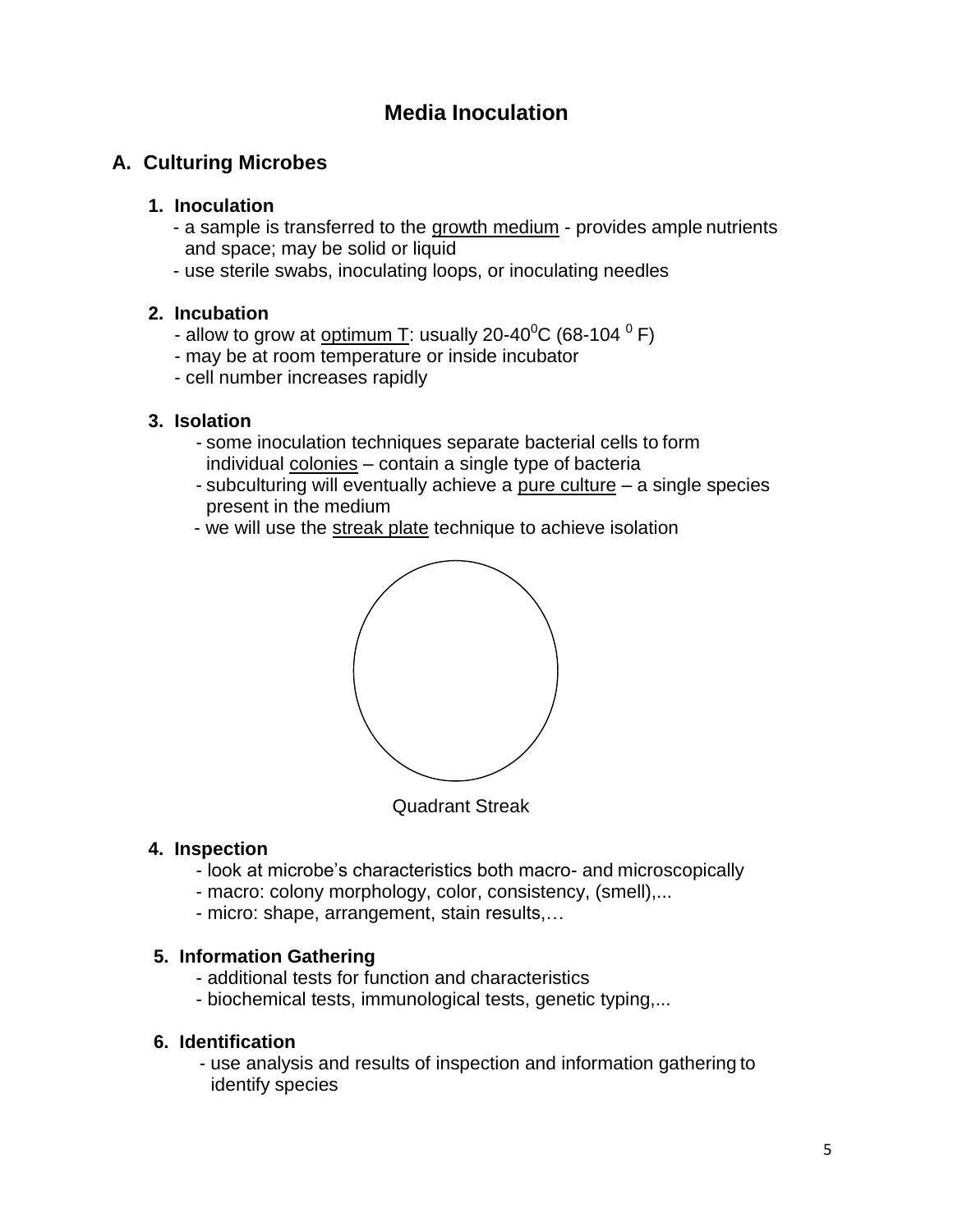#### **B. Media Inoculation Technique**

Always label tubes and plates to be inoculated.

Always practice aseptic technique when inoculating:

- 1. Wash hands and disinfect countertops.
- 2. Sterilize loop or needle by holding in open flame. Also flame the neck as well as the needle tip or loop when inoculating tubes. Be sure to allow tool to cool before touching culture.
- 3. Keep lids on plates and tubes when not in use.
- 4. Hold tubes at an upward angle.
- 5. Flame the opening of tubes.

#### **Broth**

- used to grow large numbers quickly
- 1. Use sterile loop to transfer sample from broth culture into sterile broth.

#### **Plate**

- used for isolating and determining colony morphology
- 1. Perform the streak technique as demonstrated by instructor.
- 2. Be sure to sterilize the loop between each successive section.

#### **Slant**

- same use as plate, but conserves material and space
- 1. Use sterile loop to obtain sample from broth culture.
- 2. Position loop at base of slant surface; zig-zag upward over surface.

#### **Deep**

- may be solid or semi-solid; used to determine  $O<sub>2</sub>$  requirements, motility
- 1. Use sterile needle to obtain sample from broth culture.
- 2. Perform stab by inserting needle into center of deep and extending downward almost to the bottom.
- 3. Withdraw needle up through same pathway.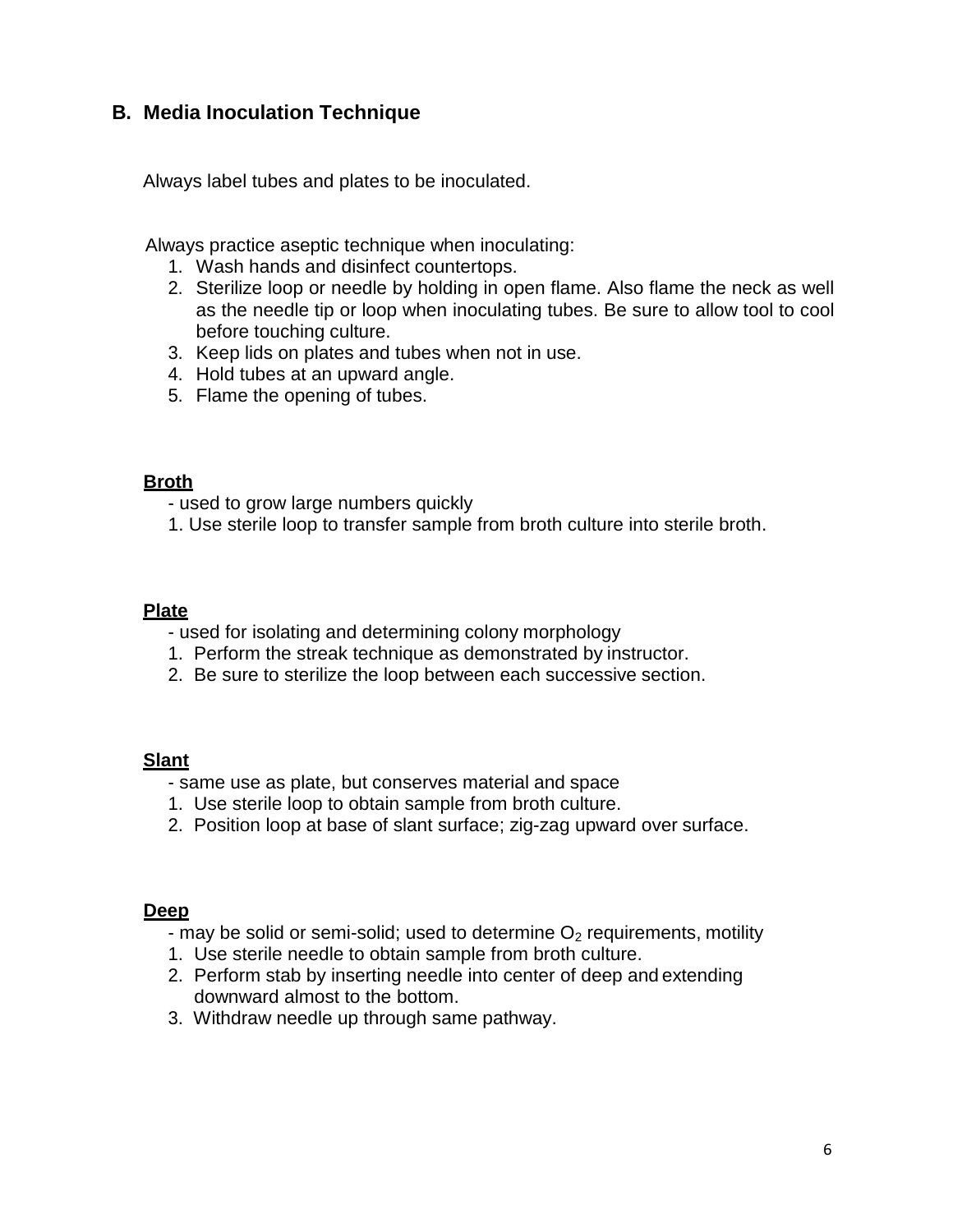### **Simple Morphological Stains**

### **Simple Morphological Stains**

- use only 1 dye; for determining size, shape, and arrangement
- include positive (direct) stains and negative stains

### **A. Positive Stain (Direct Stain)**

- positively-charged (basic) dye binds to negatively-charged cell surface
- positive dyes: methylene blue, crystal violet, safranin

#### **Procedure**

- 1. Work in pairs, one partner staining a bacillus and one staining a coccus.
- 2. Smear Preparation:
	- a. Place a loopful of distilled water onto the slide and then emulsify a loopful of bacteria into the water. Use the loop to spread the mixture out in a wide rectangular area.
	- b. Allow the slide to air dry.
	- c. Heat-fix the slide by gently passing it over the Bunsen burner flame a few times. This will cause the bacteria to adhere to the slide and not be rinsed off as easily during the staining process.
- 3. Apply a few drops of stain to the smear and allow to sit for 1 minute. Be sure to cover the entire smear with stain.
- 4. Gently rinse the stain with distilled water. Spray the water at the top of the slide and allow it to run over the smear rather than spraying directly onto the smear.
- 5. Blot the slide with bibulous paper.
- 6. Examine with the microscope and sketch observations. Sketch the bacillus at 400x and the coccus at 1,000x.

### **B. Negative Stain**

- negatively-charged (acidic) dye is repelled by negatively-charged cell surface
- no heat fixation required, so no distortion of shape
- negative dyes: nigrosin, India ink, Congo red

### **Procedure**

- 1. Work in pairs, one partner staining a bacillus and one staining a coccus.
- 2. Place a small drop of stain near the end of a clean slide.
- 3. Use a sterile inoculating loop to add a loopful of distilled water to the stain.
- 4. Use the loop to transfer a small amount of bacteria into the water/stain mixture.
- 5. Emulsify by using the loop to stir the mixture.
- 6. Use the end edge of another glass slide to spread the mixture along the slide.
- 7. Allow the smear to air dry.
- 8. Observe with the microscope and sketch observations. Sketch the bacillus at 400x and the coccus at 1,000x.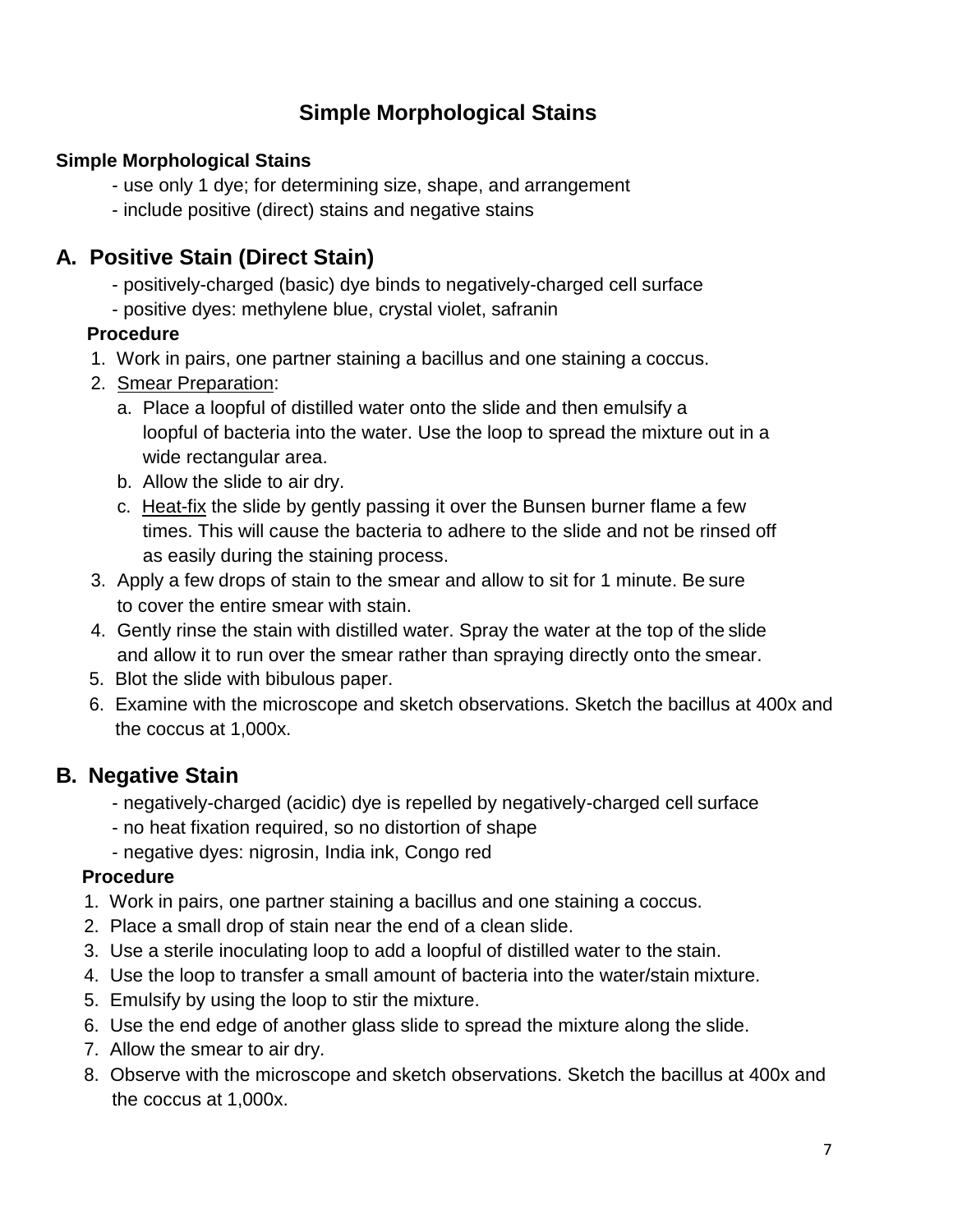### **Bacterial Motility**

#### **A. Bacterial Motility**

- true motility is achieved by the rotation of flagella
- motion due to collision with molecules of surrounding medium is *Brownian* movement and not true motility
- flagella are too thin to be seen with the compound light microscope

### **1. Flagella Stain**

- special staining process leaves a precipitate around flagella so that they appear larger
	- a. Observe and sketch prepared slides of flagella stains:
		- *1) Proteus vulgaris*
		- *2) Spirillum volutans*
	- b. Label the flagellar arrangement of each specimen as amphitrichous or peritrichous.

### **2. Semi-solid Media**

- a. Inoculate motility medium by performing a stab.
- b. Incubate until the following week.
- c. Observe growth pattern:
	- 1) growth only along stab line  $\rightarrow$  non-motile
	- 2) growth spreading through medium  $\rightarrow$  motile

### **3. Hanging Drop Procedure**

- a. Place a small dab of petroleum jelly at each corner of a cover slip.
- b. If using broth culture, place a loopful of broth onto center of cover slip. If using a plate culture, place 2 loopfuls of distilled water onto center of cover slip and stir in a small sample of bacterial culture.
- c. Place depression slide on top of cover slip so that concavity covers drop.
- d. Invert slide so that cover slip is on top and the drop is hanging into the concavity before placing slide on microscope.
- e. Allow instructor to view on low or scanning before proceeding to high power. Observe movement at 400x on several different slides throughout the class.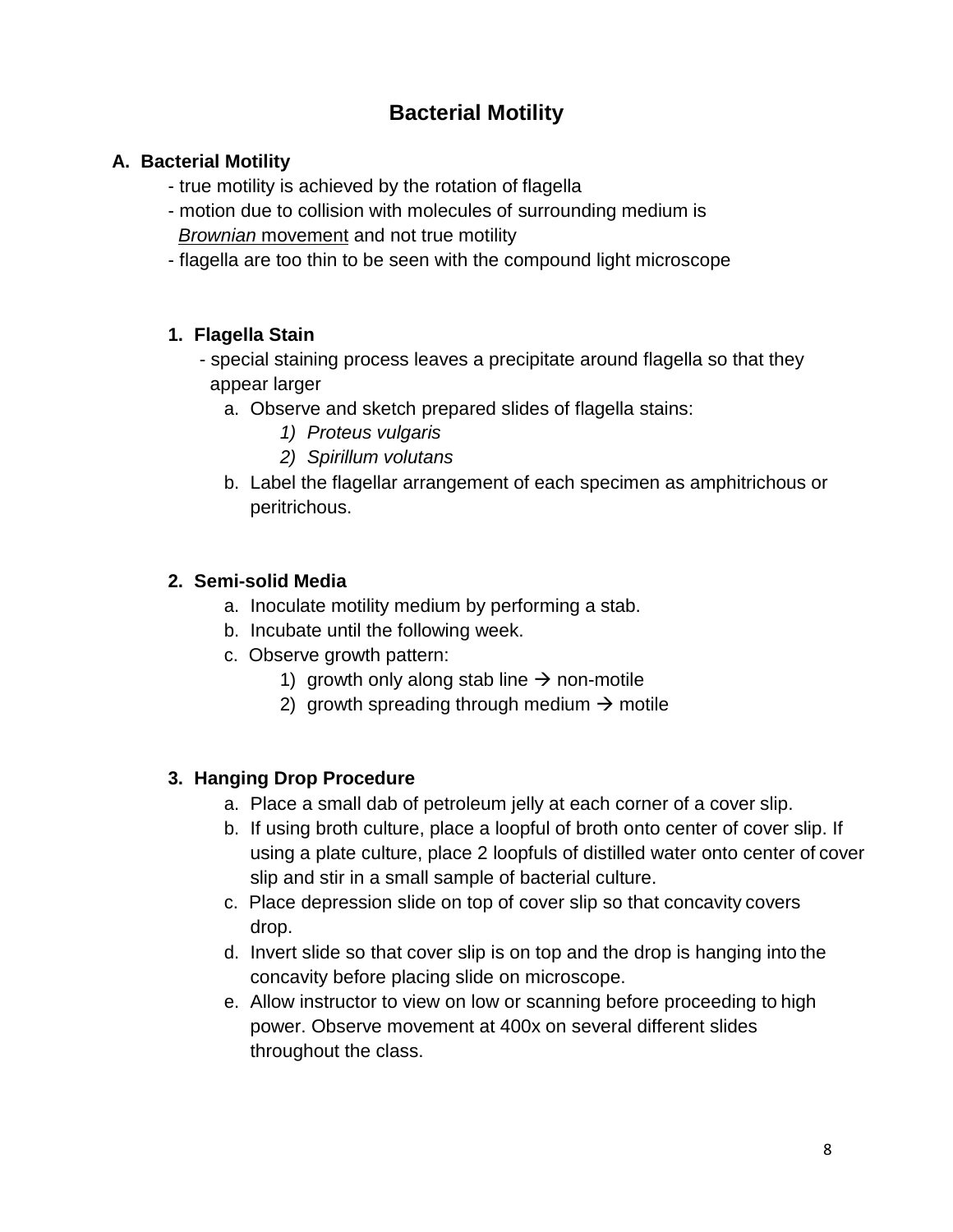### **Culture Characteristics of Bacteria**

#### **A. Culture Characteristics**

- unique growth pattern of a particular bacterial species exhibited on different forms of media such as broth, deep, plate
- used to help distinguish between types of bacteria and to identify species
- must be combined with other characteristics (staining, biochemical) to completely identify bacterial species

#### **1. Inoculation**

- a. Work in groups of three to five people.
- b. You will receive 5 broth cultures of bacteria: *Bacillus, Micrococcus, Pseudomonas, Staphylococcus*, and an Unknown.
- c. Pre-label 1 sterile broth, 1 deep, 1 motility tube, and 1 plate for each of the bacterial broth cultures.
- d. Use aseptic technique to properly inoculate each of the pre-labeled forms of media.
- e. Incubate until next week.

#### **2. Inspection & Identification**

- inspect each form of media of each bacterial culture and record observations in the Culture Characterization Table

- a. **Broth** (a species may have multiple broth characteristics) - turbid: cloudy
	- sediment: collection of cells at bottom of tube
	- pellicle: thin film across surface
	- ring: residue around perimeter of surface
	- flocculent: containing small masses or flakes

#### b. **Deep** – shows  $O_2$  requirements

- obligate aerobe: growth only on surface
- facultative anaerobe: growth throughout with more at surface

#### **c. Motility Tube**

- motile: growth spreading through semi-solid agar
- non-motile: growth only along stab line; no spreading
- d. **Plate**  shows colony morphology
	- pigmentation: color
	- appearance: shiny or dull
	- texture: smooth or rough
	- size: pinpoint, small, medium, large
	- shape: circular, irregular, filamentous
- use your findings to determine the species of your Unknown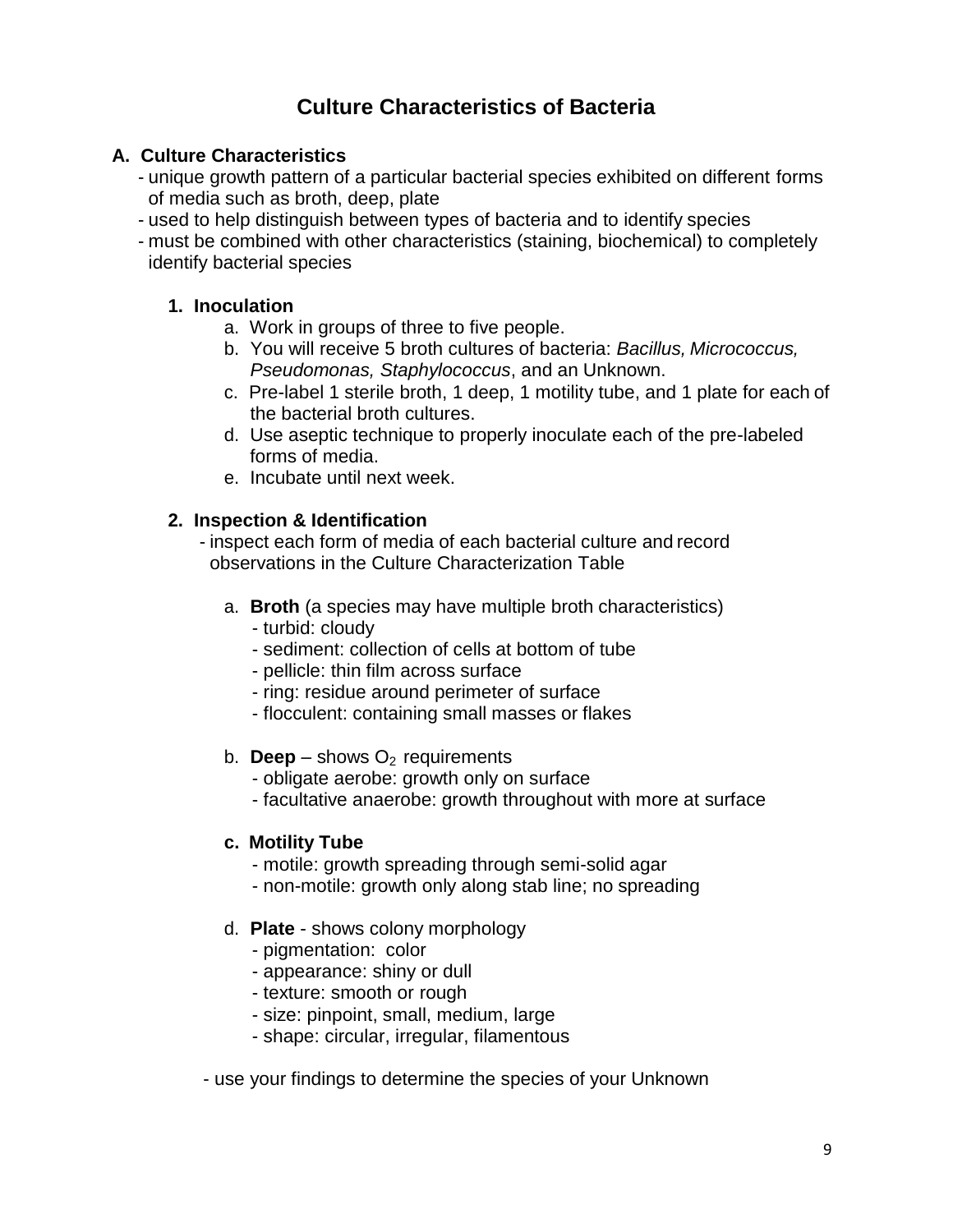### **Culture Characteristics Table**

| <b>Bacteria</b>    | <b>Broth</b> | <b>Deep</b> | <b>Motility</b><br><b>Tube</b> | <b>Colony Morphology</b><br>(Plate) |
|--------------------|--------------|-------------|--------------------------------|-------------------------------------|
| <b>Bacillus</b>    |              |             |                                |                                     |
| <b>Micrococcus</b> |              |             |                                |                                     |
| Pseudomonas        |              |             |                                |                                     |
| Staphylococcus     |              |             |                                |                                     |
| Unknown            |              |             |                                |                                     |

What is the genus of your Unknown?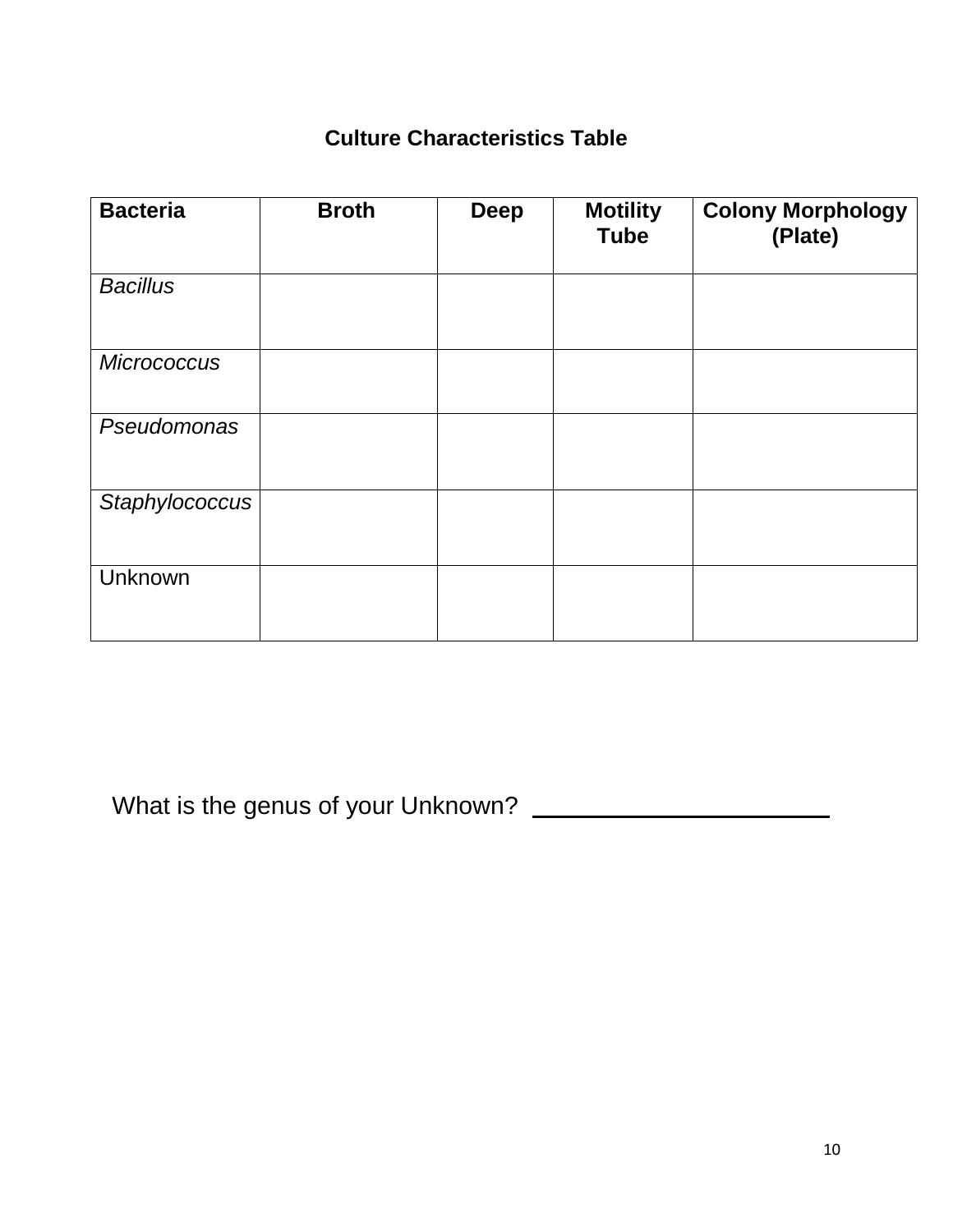### **Fungi: Yeasts & Molds**

#### **A. Kingdom Fungi**

- includes both macroscopic and microscopic members
- microscopic members include yeasts and molds

**Yeasts** vs. **Molds**

- single-celled multicellular
	-
	-
- oval shape  $\overline{\phantom{a}}$  consist of filamentous hyphae
- reproduce by budding  $\blacksquare$  reproduce by spore formation

#### **B. Observations**

- observe and sketch prepared slides of:

- 1. *Penicillium* mold
	- produces penicillin
	- sketch on high power and label conidia identify as naked or covered, sexual or asexual

#### 2. *Rhizopus* mold

- black bread mold
- sketch on low power
- label sporangiospores enclosed w/in sporangia
- label zygospores (on different area of slide)
- identify structures as sexual or asexual

#### 3. *Candida albicans* yeast

- cause of yeast infections
- note dimorphism
- sketch on high power; label yeast form and hyphae

#### 4. *Saccharomyces* yeast

- used in production of bread and beer (baker's yeast)
- sketch on high power and label buds identify as sexual or asexual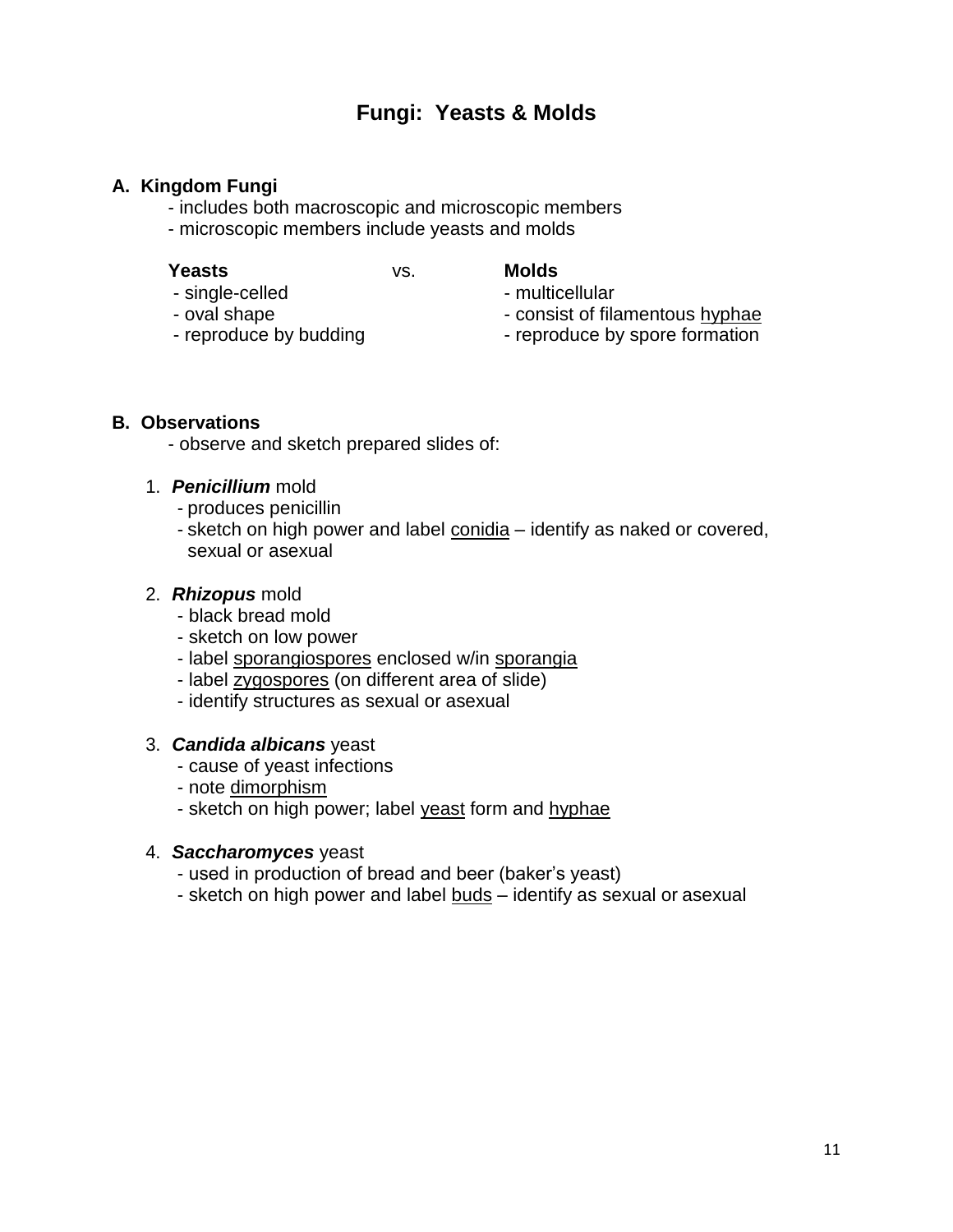#### **Direct Measure of Microbial Growth**

Microbial populations are usually very large, therefore most methods of measuring cell numbers involve diluting the original sample several times so that the diluted samples contain fewer cells for more manageable counting. The number of cells in a small amount of diluted sample is counted using methods such as the plate count method or direct microscopic count method; then calculations are used to determine the size of the total population in the original sample.

In the **plate count** method, a diluted sample is placed on a plate for growth. After incubation, the number of visible colonies is counted. Each colony represents a colonyforming unit (CFU), either a single cell or a group of cells that gave rise to the colony, so the number of colonies corresponds to the number of cells in the sample. An advantage of the plate count method is that it measures only viable cells. A disadvantage of this method is the time required for incubation.

In the **direct microscopic count** method, cells are viewed through the microscope and directly counted. A measured volume of diluted sample is placed on a counting chamber slide with defined areas that hold known volumes. Several cell counts in different areas of the counting chamber are done and averaged together to get a better estimate of the number of cells in the total sample. A disadvantage of the direct count method is that it measures both living and dead cells. An advantage of this method is that it can be done rapidly because no incubation time is required.

The original sample is diluted several times in both the plate count method and the direct count method. Therefore the dilution factor must be taken into account when calculating the size of the total population of the original sample.

#### **Direct Microscopic Count of Yeast Cells**

In today's lab, we will be using a counting chamber slide which is subdivided into defined areas called B squares, each holding a volume of  $4x10^{-6}$  millliters. Once the number of cells has been counted in several different B squares, the average number of cells per B square can be calculated. The number of cells per milliliter can then be determined by dividing the average number of cells per B square by the volume of each B square. Also, since the original sample is diluted, the dilution factor will be taken into account in the final calculations to determine the cell number of the original sample.

- 1. Place a disposable counting chamber on the microscope stage. Using the scanning objective, find the ruled area and note the size and arrangements of the squares making up the grid.
- 2. Pipette 1mL of the yeast suspension provided by the instructor into a test tube containing 1 mL of water in your test tube rack. Replace the lid on the test tube. (You now have a 1:2 dilution of the yeast suspension.)
- **3.** Use the vortex stirrer in the room to shake your test tube of yeast mixture for a few seconds in order to distribute the cells evenly. **Be sure the lid is on the test tube when you do this!**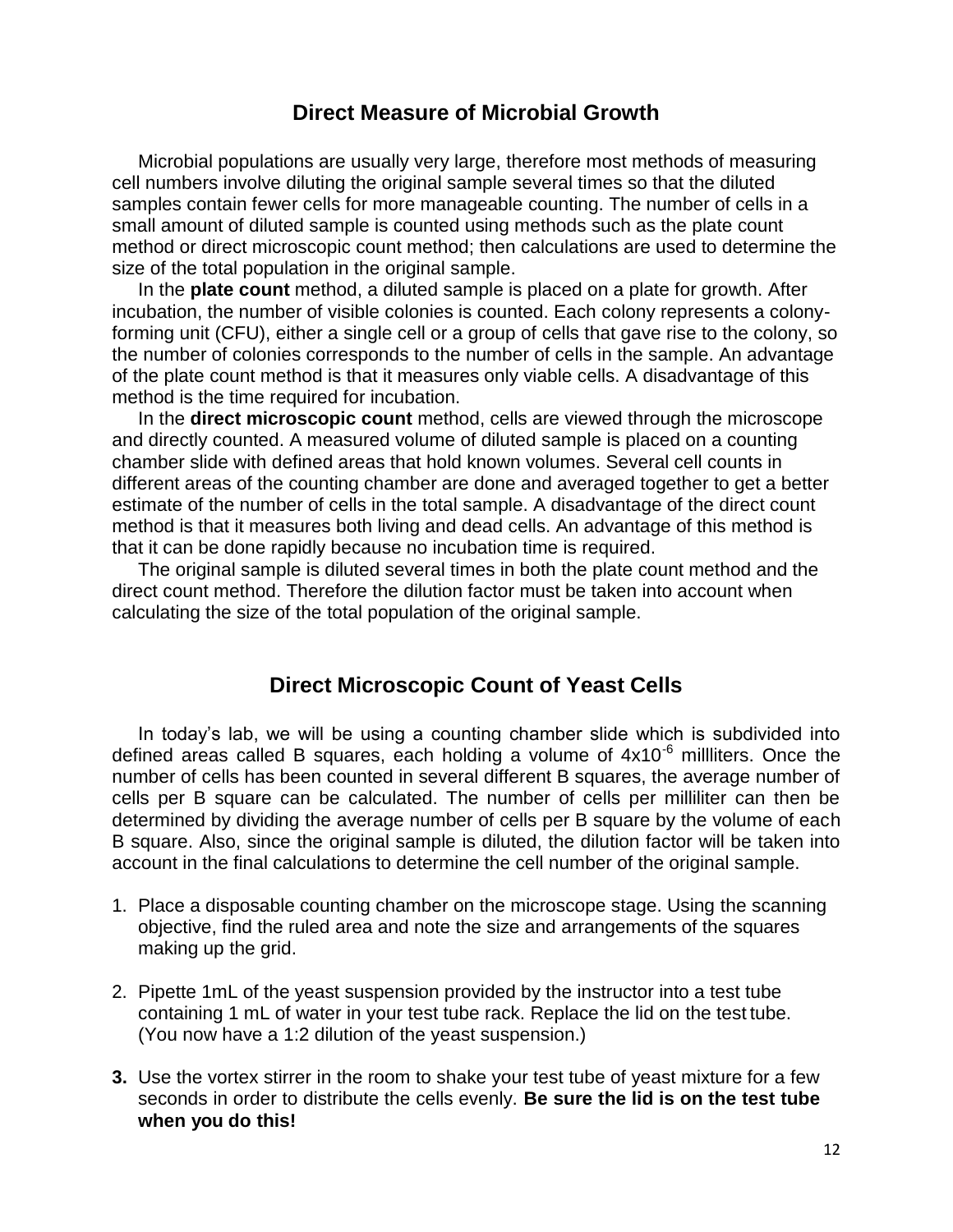- 4. Take the counting chamber from the microscope (without changing the focus on the 4x objective) and use a pipette to transfer some of the yeast mixture from your test tube into a well opening of the counting chamber. Note: the tip of the pipette needs to touch the well opening to prevent air bubbles. Capillary action will occur to fill the chamber and move the yeast suspension from the opening of the well into the grid area. If you do not observe capillary action occurring within 3 minutes, repeat the process with the other counting chamber on the same slide.
- 5. Once you see the capillary action occurring, use a paper towel to gently dab any excess yeast mixture from the surface of the slide. Then carefully place the counting chamber back onto the microscope stage and observe the cells under scanning power. You may need to reduce the amount of light by closing the diaphragm.
- 6. Work up to the high power objective to count the number of yeast cells in a **B square**  (see image on next page). To avoid counting the same cell twice: if it falls on a line, include in your count those cells on the top and left-hand lines and exclude those on the bottom and the right-hand lines. (If the yeast cells are too dense to count, dilute your sample as in step 2 above and start again.) Each person will select 2 B squares to count and average.

| Record your numbers below and compare results with your partner. |
|------------------------------------------------------------------|
| Number of cells in first B square selected                       |
| Number of cells in second B square selected                      |
| Total number of cells in the two B squares selected              |
| Average number of cells per B square                             |

7. Now calculate the number of yeast cells per milliliter by dividing the average number of cells per B square by the volume of each B square. (The volume of each B square is  $4x10^{-6}$  milliters.)

| Concentration of cells | Average number of cells from step 6 |                          |  |
|------------------------|-------------------------------------|--------------------------|--|
|                        | Volume of each counting square      | $= 4x10^{-6}$ millliters |  |

8. If you diluted the sample you must also multiply your results by the dilution factor to determine the concentration of yeast cells in the *original* sample. (You know you have a dilution factor of at least 2 from step 2 above).

| Concentration of yeast cells in original sample = |                              |  |
|---------------------------------------------------|------------------------------|--|
|                                                   | (cells/mL) (dilution factor) |  |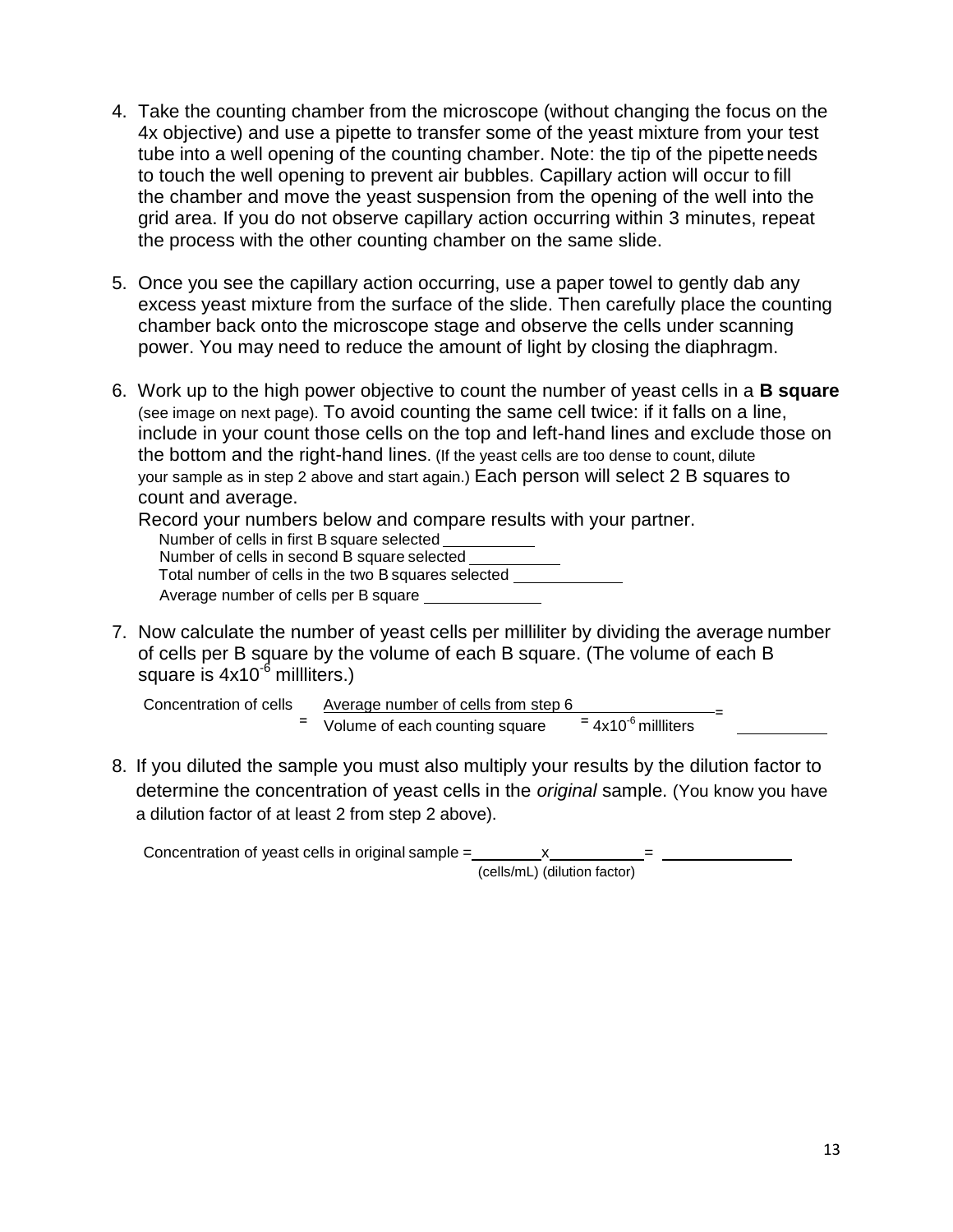### **Counting Chamber Slide**

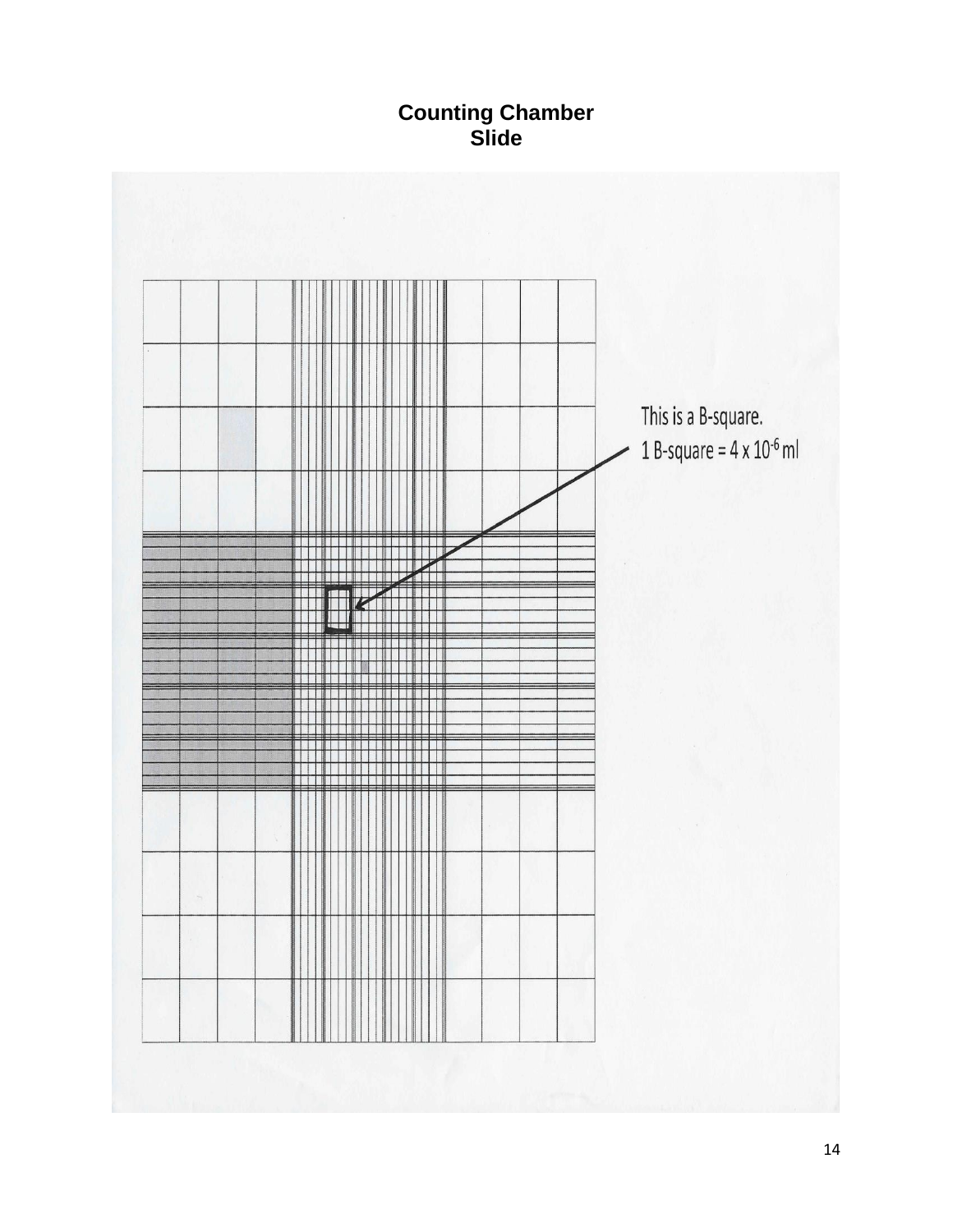### **Biochemical Tests**

#### **A. Biochemical Tests**

- used to evaluate metabolic properties of specific bacteria
- used in conjunction with staining and culture characterization to definitively identify bacteria

#### **1. Catalase Test**

The catalase enzyme catalyzes the breakdown of  $H_2O_2$  (hydrogen peroxide) into  $H_2O$  and  $O_2$ . If bacteria have the catalase enzyme, bubbling will occur from the breakdown of  $H_2O_2$ .

Negative result: no bubbling Positive result: bubbling  $H_2O_2 \rightarrow H_2O + O_2$  (bubbles)

catalase

#### **2. Denitrification Test**

In denitrification, the substance potassium nitrate is converted to nitrogen gas. If bacteria have the nitrate reductase enzyme to break down the nitrate  $(NO<sub>3</sub>)$  in nitrate broth, there will be nitrogen gas  $(N_2)$  bubbles produced. Note the small inverted tube in the bottom of the nitrate broth medium. This is called a durham tube and collects gases generated by the culture.

Negative result: no bubbles in durham tube Positive result: bubbles in durham tube  $NO_3 \rightarrow N_2$  (bubbles) nitrate reductase

#### **3. Hydrogen Sulfide (H2S) Production**

Sulfide Indole Motility (SIM) media contains the amino acid cysteine as well as iron. If bacteria have the cysteine desulfurase enzyme to catalyze the breakdown of cysteine to produce  $H_2S$ , the  $H_2S$  will combine with the iron to produce iron sulfate which blackens the medium.

Negative result: no color change Positive result: blackening of the medium cysteine  $\rightarrow$  H<sub>2</sub>S

cysteine desulfurase

 $H_2S$  + Fe  $\rightarrow$  blackening

#### **4. Indole Production**

SIM media also contains the amino acid tryptophan. If bacteria have the tryptophanase enzyme that catalyzes the breakdown of tryptophan to indole, the indole will react with Kovac's reagent to form a red color.

Negative result: no color change Positive result: red color tryptophan  $\rightarrow$  indole

tryptophanase

indole + Kovac's  $\rightarrow$  red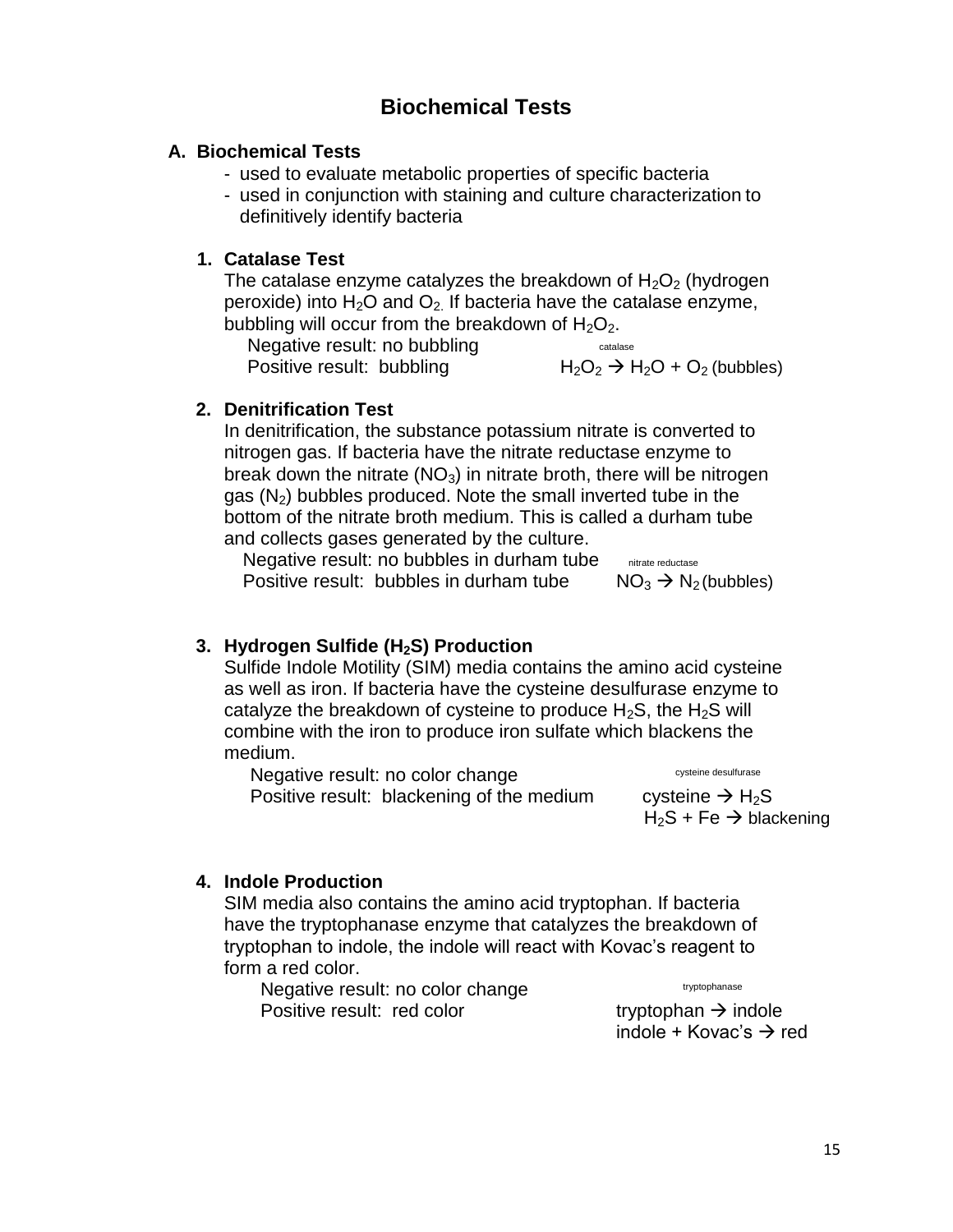#### **5. Methyl Red Test**

Methyl red pH indicator is a yellow to orange color at slightly acidic levels (5-6), but will turn red at more acidic levels (below 4.4). If bacteria have multiple enzymes that break down sugars and produce enough acid to drop the pH to about 4, the pH indicator will turn red. If bacteria do not have multiple enzymes for the breakdown of sugar, fewer acids will be produced and the pH indicator will remain yellow.

Negative result: yellow glucose  $\rightarrow$  pyruvic acid only Positive result: persistent red color glucose  $\rightarrow$  pyruvic, acetic, formic

#### **6. Oxidation-Fermentation Test**

The Oxidation-Fermentation test determines oxygen requirements for the breakdown of sugar. O-F media contains sugar as well as a color indicator that is green at neutral pH and turns yellow when the pH drops below 6. If bacteria have the enzyme to catalyze the breakdown of sugar, acid will be produced and the medium will turn yellow. The addition of oil to a tube creates an anaerobic environment; the absence of oil renders the environment aerobic. Inert to the medium  $(O_2)$  is irrelevant): both tubes stay green Obligate aerobe: tube w/ oil remains green; tube w/out oil turns yellow Facultative anaerobe: both tubes turn yellow

#### **B. Session 1 – Inoculation**

Work in groups of 3-5. Label all biochemical media tubes with the genus with which it is to be inoculated as indicated below.

#### **1. Catalase Test**

Inoculate 1 plate with *Staphylococcus*.

#### **2. Denitrification Test**

Inoculate 1 nitrate broth tube with *Alcaligenes* and 1 with *Pseudomonas*.

**3. H2S Production**

Inoculate 1 SIM tube with *E. coli* and 1 SIM tube with *Proteus*.

#### **4. Indole Production**

Inoculate the remaining SIM tube with *Enterobacter*.

#### **5. Methyl Red Test**

Inoculate 1 MR-VP tube with *Enterobacter* and the other with *E. coli*.

#### **6. Oxidation-Fermentation Test**

Inoculate 2 O-F tubes with *E. coli* and 2 with *Pseudomonas*. Place a dropper of mineral oil in 1 of the *E. coli* and also in 1 of the *Pseudomonas*.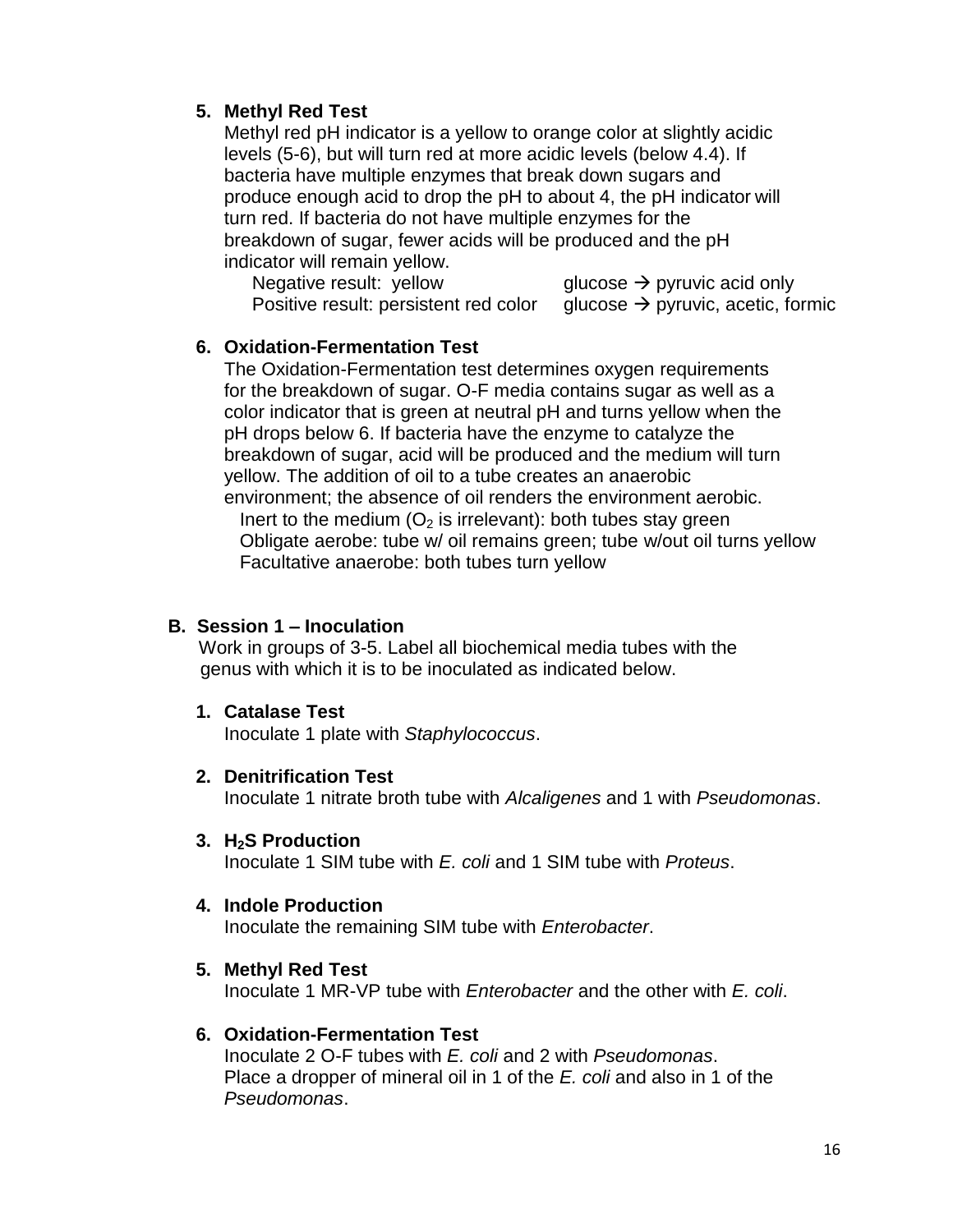#### **C. Session 2 – Results**

#### **1. Catalase Test**

Place 2 drops of hydrogen peroxide on a clean slide. Emulsify a loopful of *Staphylococcus* into the peroxide.

Expected results*: Staphylococcus* – catalase-positive

#### **2. Denitrification Test**

Examine the durham tubes in the nitrate broth for bubbles. Expected results: *Pseudomonas* – denitrification-positive *Alcaligenes* – denitrification-negative

#### **3. H2S (hydrogen sulfide) Production**

Examine the SIM tubes inoculated with *Proteus* and *E. coli* for color change.

> Expected results: *Proteus* - H<sub>2</sub>S-positive *E. coli - H*<sub>2</sub>S-negative

#### **4. Indole Production**

Place 5 drops of Kovac's reagent into the SIM tubes that were inoculated with *E. coli* (also used previously in test 3) and *Enterobacter*.

> Expected results: *E. coli* – indole-positive *Enterobacter* – indole-negative

#### **5. Methyl Red Test**

Place 5 drops of methyl red pH indicator in each MR-VP tube. Gently swirl the tube and examine for color change. Expected results: *E. coli* – methyl-red-positive

*Enterobacter* – methyl-red-negative

#### **6. Oxidation-Fermentation Test**

Examine the O-F tubes for color changes. Be sure to note whether or not oil is in each tube.

Expected results: *Pseudomonas* – obligate aerobe *E. coli* – facultative anaerobe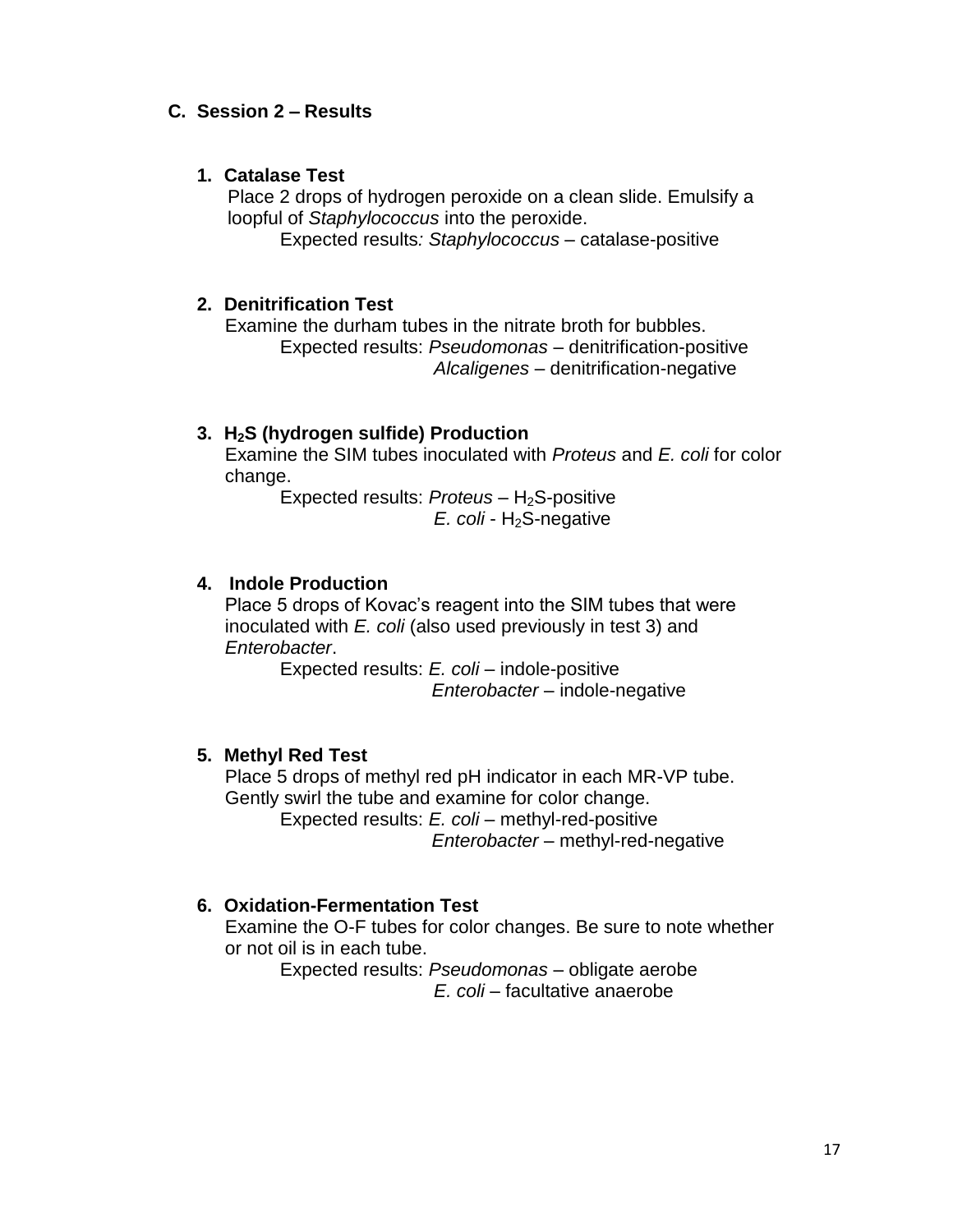## **Biochemical Test Results Table**

| <b>Biochemical Test</b>        | Medium | Reagent | Observations | <b>Results</b> | Interpretation |
|--------------------------------|--------|---------|--------------|----------------|----------------|
| <b>Catalase Test:</b>          |        |         |              |                |                |
| Staphylococcus                 |        |         |              |                |                |
| <b>Denitrification:</b>        |        |         |              |                |                |
| Pseudomonas                    |        |         |              |                |                |
| <b>Alcaligenes</b>             |        |         |              |                |                |
| H <sub>2</sub> S Production:   |        |         |              |                |                |
| Proteus                        |        |         |              |                |                |
| E. coli                        |        |         |              |                |                |
| <b>Indole Production:</b>      |        |         |              |                |                |
| E. coli                        |        |         |              |                |                |
| Enterobacter                   |        |         |              |                |                |
| <b>Methyl Red Test:</b>        |        |         |              |                |                |
| E. coli                        |        |         |              |                |                |
| Enterobacter                   |        |         |              |                |                |
| <b>Oxidation-Fermentation:</b> |        |         |              |                |                |
| E. Coli                        |        |         |              |                |                |
|                                |        |         |              |                |                |
| Pseudomonas                    |        |         |              |                |                |
|                                |        |         |              |                |                |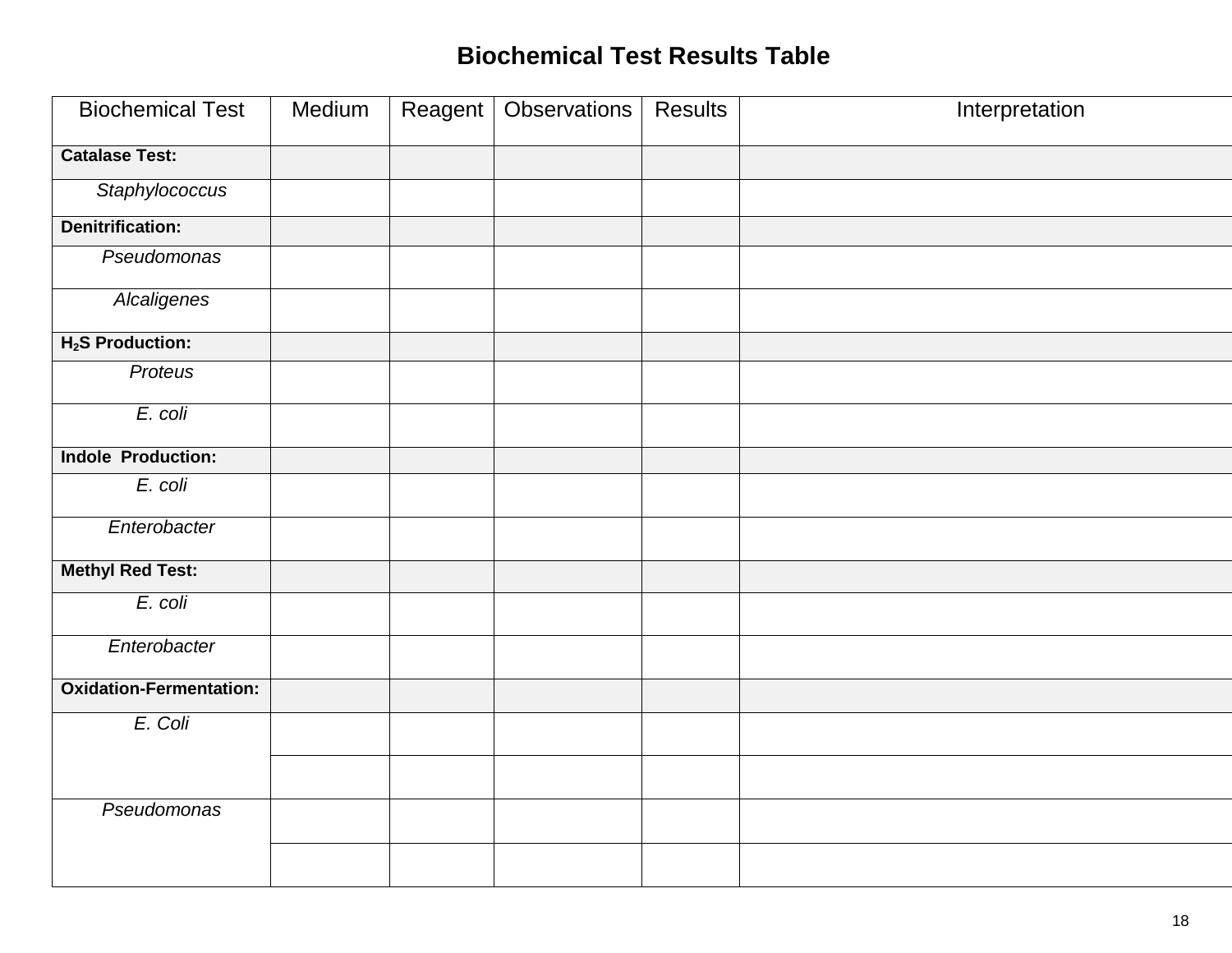### **Protozoa**

#### **Protozoa**

- single-celled, heterotrophic protists

#### **A. Prepared Specimens**

#### *1. Amoeba*

- agent of amebic dysentery
- observe and sketch prepared slide on low power
- label nucleus and pseudopodia

#### *2. Trypanosoma*

- blood parasite (Chaga's disease; African sleeping sickness)
- observe and sketch prepared slide on high power
- label erythrocytes and flagella

#### - *3. Paramecium*

- free-living
- observe and sketch prepared slide high power
- label cilia

#### *4. Plasmodium*

- non-motile agent of malaria; vector is a mosquito
- observe and sketch prepared slide at high power
- label erythrocytes and ring stage

#### **B. Live Specimens**

- if time allows, observe live protozoan specimens available in a culture mix from your instructor or in water collected from a ditch or horse trough
- note the use of motility structures in any motile specimens observed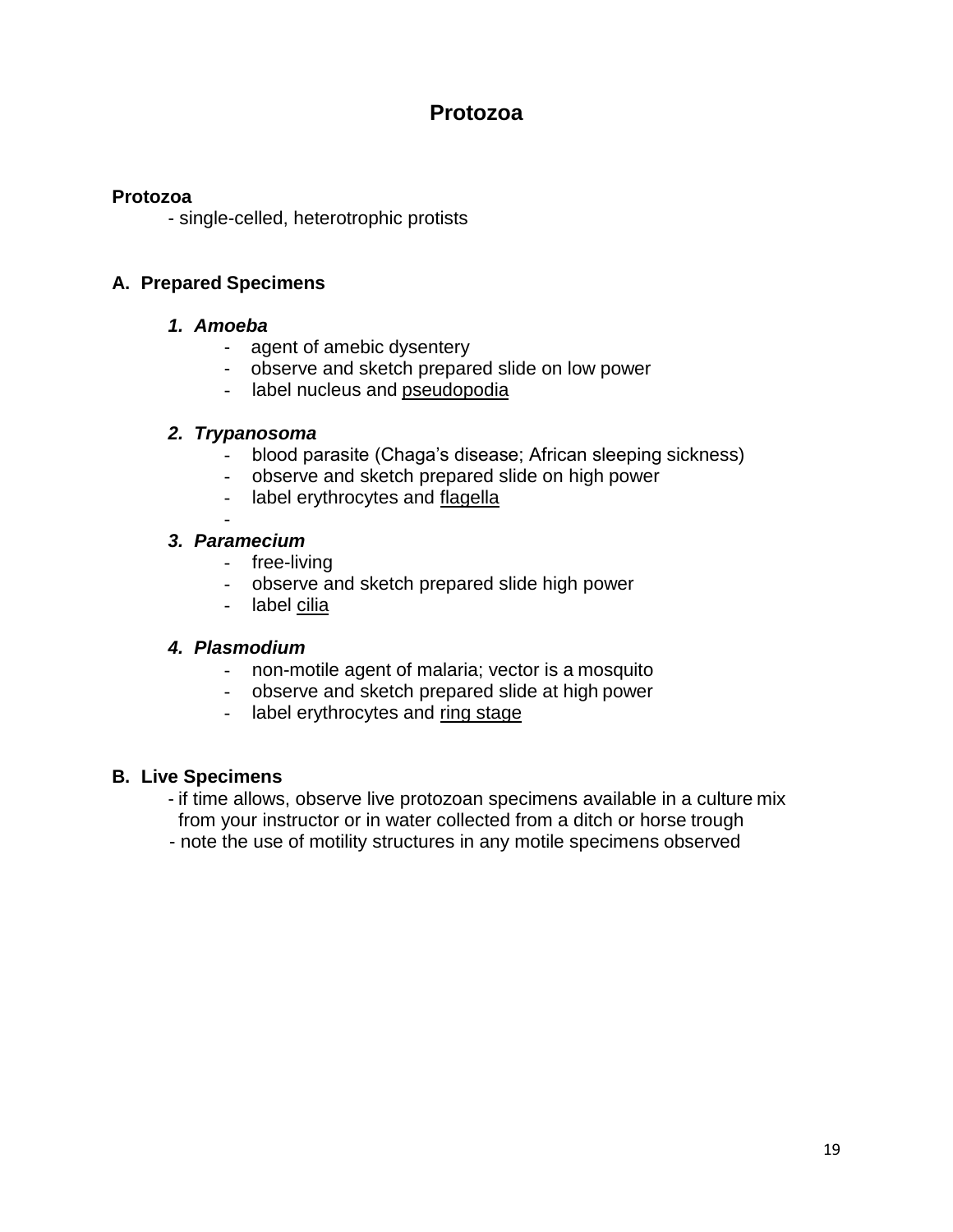### **Helminths**

#### **Helminths**

- parasitic worms

#### **A. Roundworms**

#### *1. Ascaris*

- intestinal roundworm parasite
- observe and sketch adult specimens in jars and mounts
- distinguish between male and female; label spicule of male

#### *2. Enterobius*

- **pinworm**; intestinal roundworm parasite
- observe and sketch prepared slide of adult female on low power
- note pointed female tail for depositing eggs

#### *3. Trichinella*

- roundworm parasite of final host; larvae encyst in muscle
- observe and sketch prepared slide of larvae on low power
- label larvae and muscle tissue

#### **B. Flatworms**

#### **4. Fasciola**

- **fluke**: observe adult specimen in jar, noting flat body

#### *5. Taenia*

- **tapeworm**; intestinal parasite of carnivores
- observe prepared slide of adult on low power
- note: slide has 4 sections start with scolex and progress to more mature proglottids as you move toward opposite side
- sketch scolex and label hooks and suckers
- observe immature proglottids (not filled with eggs)
- observe gravid / mature proglottids (filled with eggs)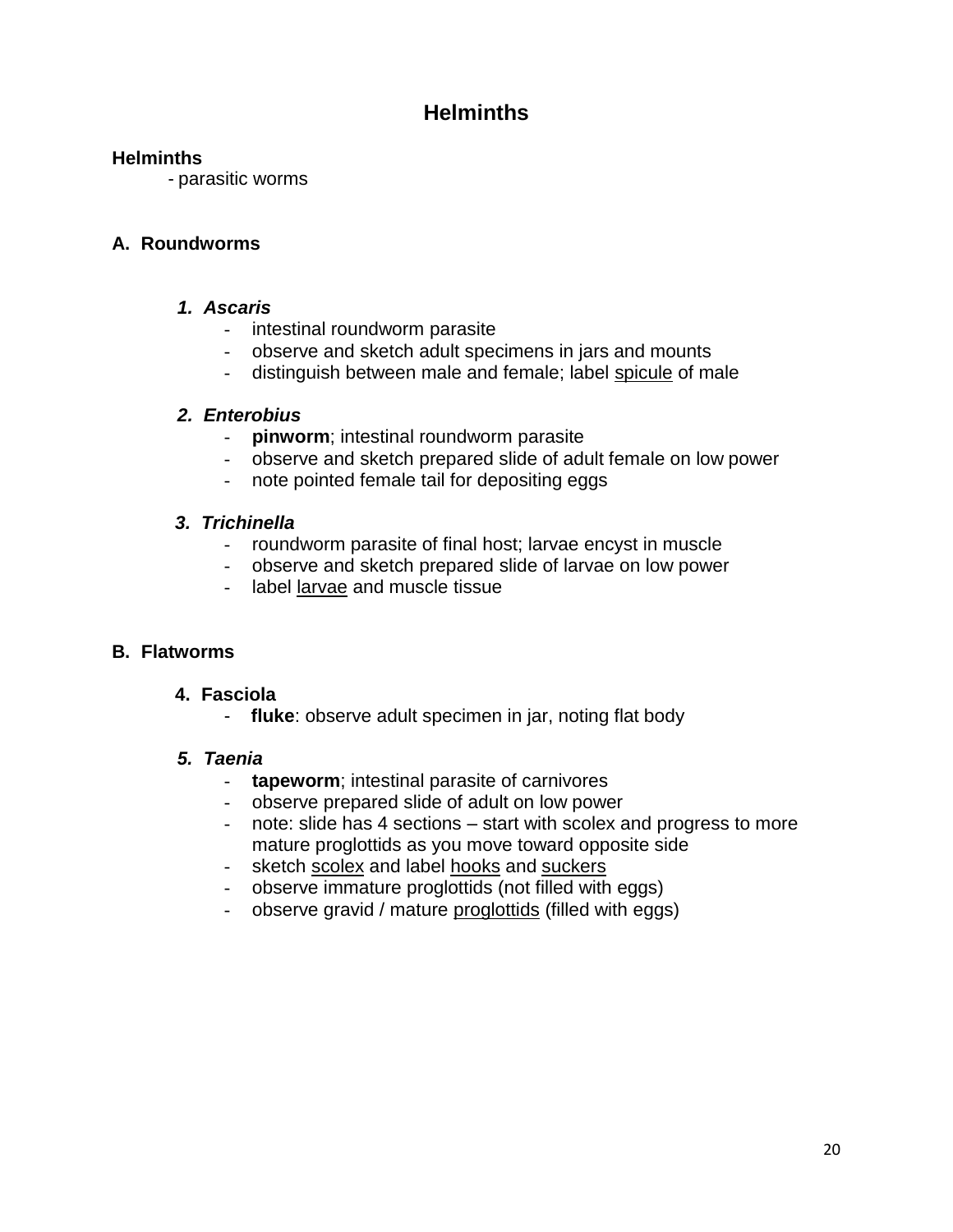### **Identification of Unknown**

### **Week 1**

- 1. Record broth characteristics.
- 2. Inoculate TSA and MacConkey agar plates using quadrant streak technique.

### **Week 2**

- 1. Record colony characteristics from TSA streak plate.
- 2. Use culture sample from TSA plate to perform a Gram stain and record cell shape, cell arrangement, and Gram result.
- 3. Double check your Gram result with the MacConkey agar plate results: Gram-positives will not grow on MacConkey agar; only Gram-negatives will exhibit growth on MacConkey agar. (Lactosefermenters will turn the agar pinkish/red, but this color change does not factor into our analysis.)
- 4. Use the dichotomous key to determine which biochemical test should be run next and begin the test. (Remember that most of the tests require a particular medium be inoculated and results will not be available until the following week.)

### **Week 3**

- 1. Record biochemical test results from previous week.
- 2. Use the dichotomous key to determine which biochemical test should be run next and begin the test.

### **Week 4**

- 1. Record biochemical test results from previous week.
- 2. Use the dichotomous key to identify unknown by genus name.
- 3. Turn in Laboratory Report and Dichotomous Key (traced out).
	- be sure your name and student ID are on each paper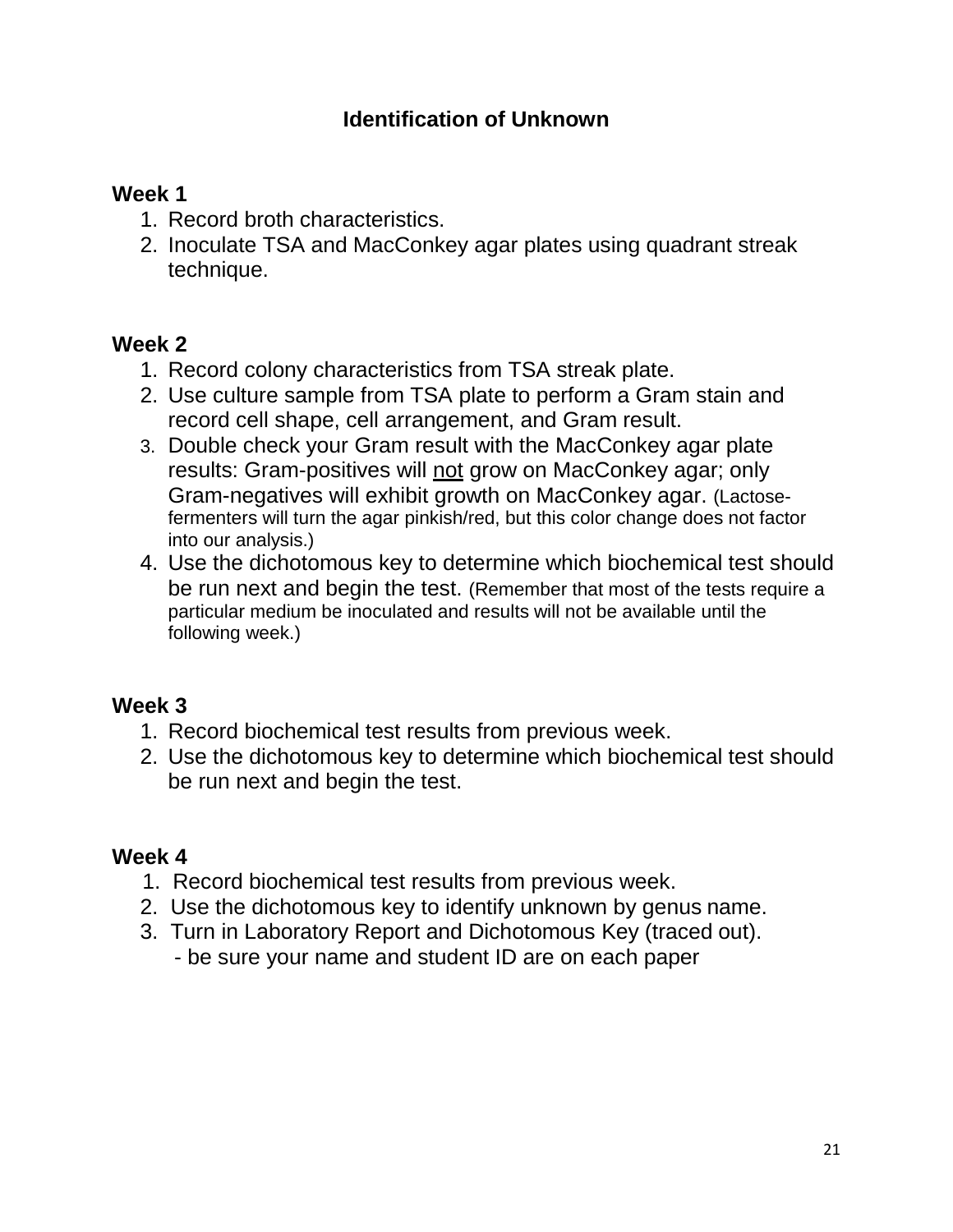# Laboratory Report

# Identification of a Nonclinical Bacterial Unknown

Name: \_\_\_\_\_\_\_\_\_\_ Unknown Code: \_\_\_\_\_\_\_\_\_\_

| <b>Culture</b><br><b>Characteristics</b>        | <b>Observations</b>                   |
|-------------------------------------------------|---------------------------------------|
| <b>Broth Characteristics</b>                    |                                       |
| <b>Colony Characteristics</b><br>from TSA plate |                                       |
|                                                 | <b>Observation and Interpretation</b> |
| MacConkey Agar                                  |                                       |

| <b>Staining</b><br><b>Characteristics</b> | <b>Observations</b> | <b>Results</b>    | Interpretation |
|-------------------------------------------|---------------------|-------------------|----------------|
| <b>Cell Shape</b>                         |                     | <b>XXXXXXXXXX</b> |                |
| Cell Arrangement                          |                     | <b>XXXXXXXXXX</b> |                |
| <b>Gram Stain</b>                         |                     |                   |                |

| <b>Biochemical</b><br><b>Characteristics</b> | <b>Reagent</b><br><b>Added</b> | <b>Observations</b> | <b>Results</b> | Interpretation |
|----------------------------------------------|--------------------------------|---------------------|----------------|----------------|
| <b>Catalase Test</b>                         |                                |                     |                |                |
| <b>Denitrification Test</b>                  |                                |                     |                |                |
| $H2S$ Production                             |                                |                     |                |                |
| <b>Indole Production</b>                     |                                |                     |                |                |
| Methyl Red Test                              |                                |                     |                |                |
| Oxidation-Fermentation                       |                                |                     |                |                |
| Test                                         |                                |                     |                |                |

### **Conclusion**

I conclude that my unknown is \_\_\_\_\_\_\_\_\_\_\_\_\_\_\_\_\_\_\_\_\_\_\_\_\_\_\_\_\_\_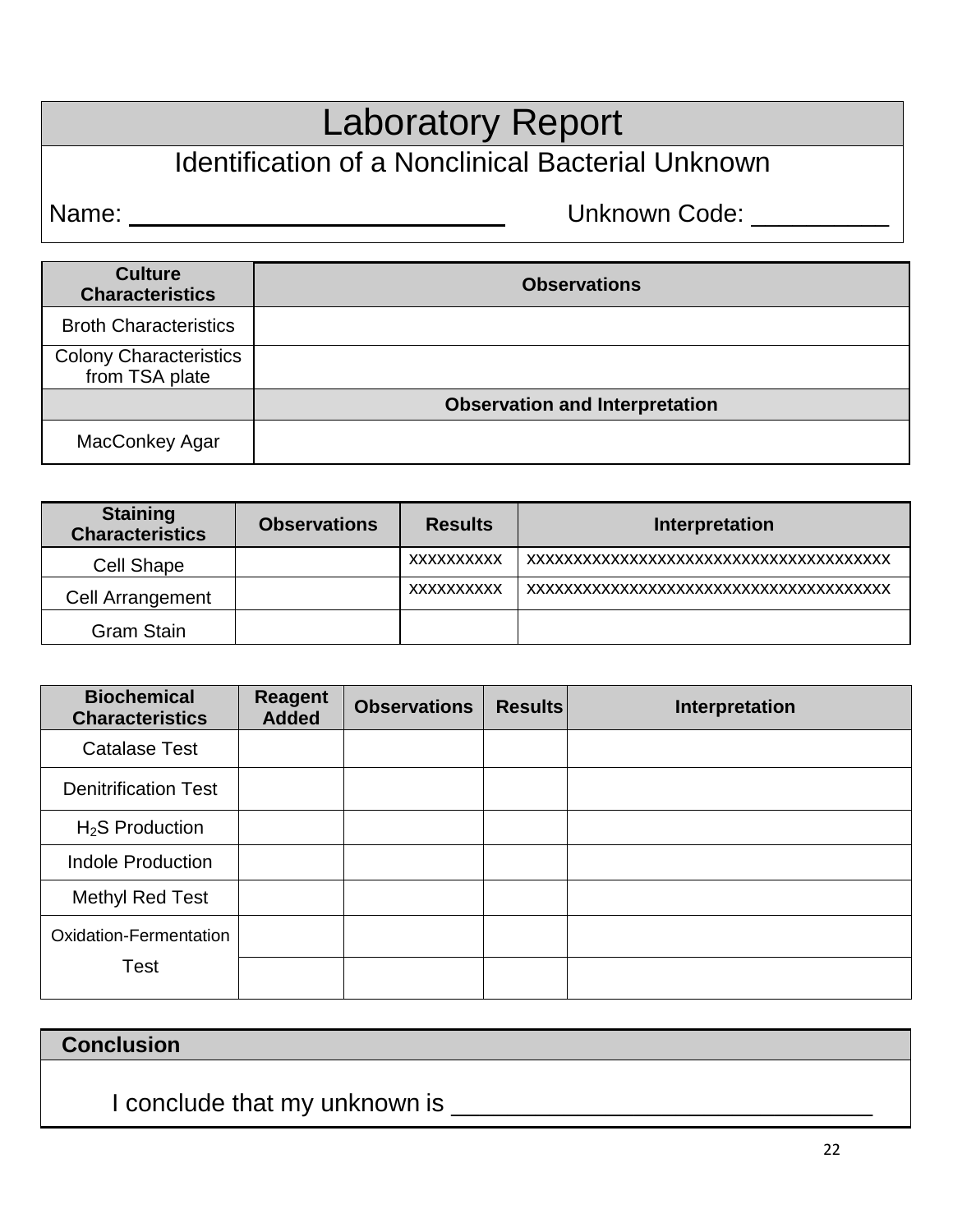### **Dichotomous Key for Identification of Unknown**

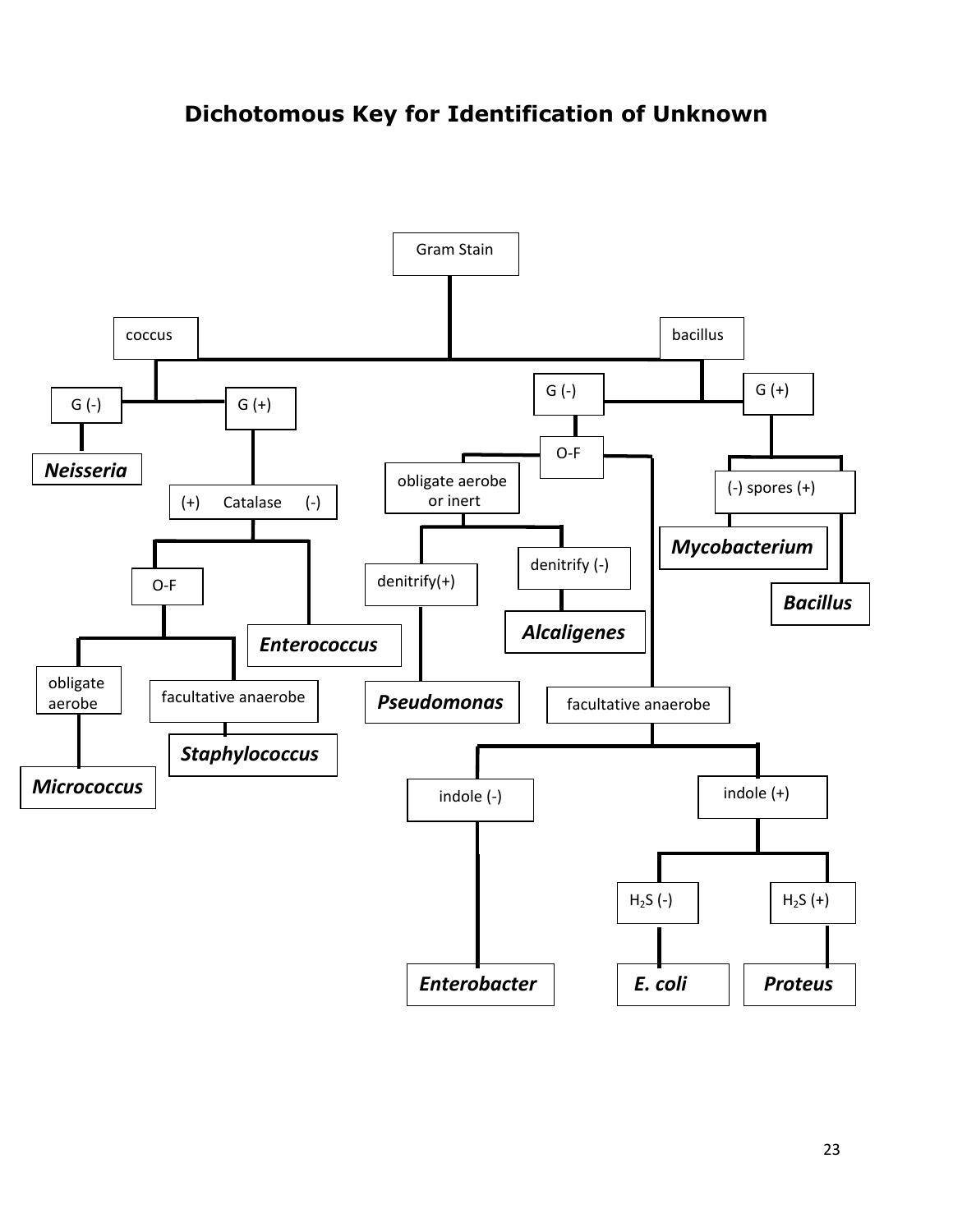### **Differential Stains: Capsule, Endospore, and Gram Stains**

### **Differential Stains**

- use 2 different dyes to differentiate between cell types or cell structures

- **A. Capsule Stain**  differentiates between capsule, cell, and background
	- 1. Observe a prepared slide of a capsule stain.
	- 2. Sketch on high power, noting the capsule.
- **B. Endospore Stain**  differentiates between spores and vegetative cells
	- 1. Observe prepared slides of spore stains.
	- 2. Sketch on high power, noting whether the endospore has a central or terminal location within the vegetative cell. Also note any free spores.
- **C. Gram Stain**  differentiates chemical composition of cell wall:
	- **Gram-positive** vs. **Gram-negative**
		-
	-
	- stain purple  $\overline{\phantom{a}}$  stain pink

### **Components of Gram Stain**

Primary stain: crystal violet – stains all cells purple Mordant: Gram's iodine – fixes crystal violet into cell wall of G+ cells Decolorizer: ethyl alcohol – removes crystal violet from G- cells Counterstain: safranin – stains G- cells pink

### **Gram Stain Procedure**

- 1. Prepare a smear of bacteria: Place 2 loopfuls of distilled water side by side on the slide. Add *E. coli* to one loopful of water and add *Staphylococcus* to the other. As you emulsify, overlap the 2 bacteria in between the original loopfuls of water so that there is a mixture of the bacteria in the center. Allow to air dry, then heat fix.
- 2. Apply crystal violet to the smear. Allow to sit for 1 minute and then rinse with distilled water.
- 3. Apply Gram's iodine and allow to sit for one minute. Rinse with distilled water.
- 4. Rinse gently with ethyl alcohol. Do not over-rinse stop rinsing after a few seconds. Rinse with distilled water.
- 5. Apply safranin and allow to sit for 1 minute. Rinse with distilled water.
- 6. Blot dry with bibulous paper.
- 7. Observe on high power. Continue on to oil immersion as necessary.
- 8. Sketch and label the Gram-positive control, the Gram-negative control, and a mixed sample.

Purple indicates Gram-positive while pink indicates Gram-negative. \*Remember that the Gram-positive/Gram-negative designation is important for describing cell wall structure and thus appropriate treatment measures!

- 
- thick peptidoglycan thin peptidoglycan
- no outer membrane  $\blacksquare$  outer membrane (highly negative)
	-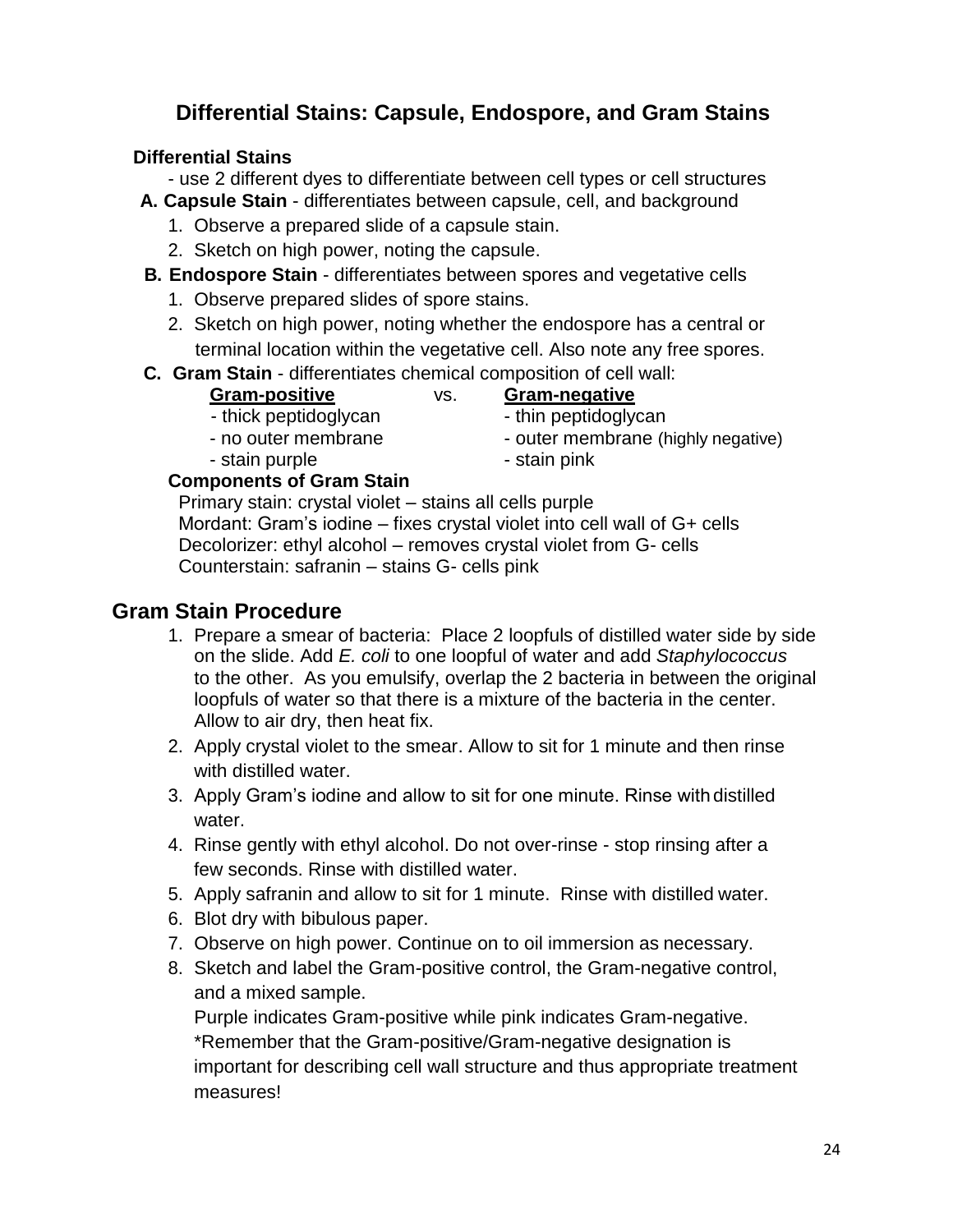### **Microbial Control**

#### **A. Chemical Control**

- 1. You will work in groups to test different active ingredients of antiseptics and disinfectants.
- 2. Obtain plates of growth medium and divide into "before" and "after" sides.
- 3. Label the plates as to which active ingredient is being tested.
- 3. Swab hands/surface before cleansing and place sample on the "before" side of the plate.
- 4. Cleanse your hands/surface using the antiseptic/disinfectant you have been assigned.
- 5. Swab hands/surface after cleansing and place sample on the "after" side of the plate.
- 6. Let incubate and then observe the following week. Record a description of growth for each side of the plate, noting both number and diversity of colonies.

| <b>Antiseptics</b><br>- used on living tissue | <b>Description of Growth</b><br><b>BEFORE</b> | <b>Description of Growth</b><br><b>AFTER</b> |
|-----------------------------------------------|-----------------------------------------------|----------------------------------------------|
| 1.                                            |                                               |                                              |
| 2.                                            |                                               |                                              |
| 3.                                            |                                               |                                              |
| 4.                                            |                                               |                                              |

| <b>Disinfectants</b><br>- used on inanimate objects | <b>Description of Growth</b><br><b>BEFORE</b> | <b>Description of Growth</b><br><b>AFTER</b> |
|-----------------------------------------------------|-----------------------------------------------|----------------------------------------------|
| 1.                                                  |                                               |                                              |
| 2.                                                  |                                               |                                              |
| 3.                                                  |                                               |                                              |
| 4.                                                  |                                               |                                              |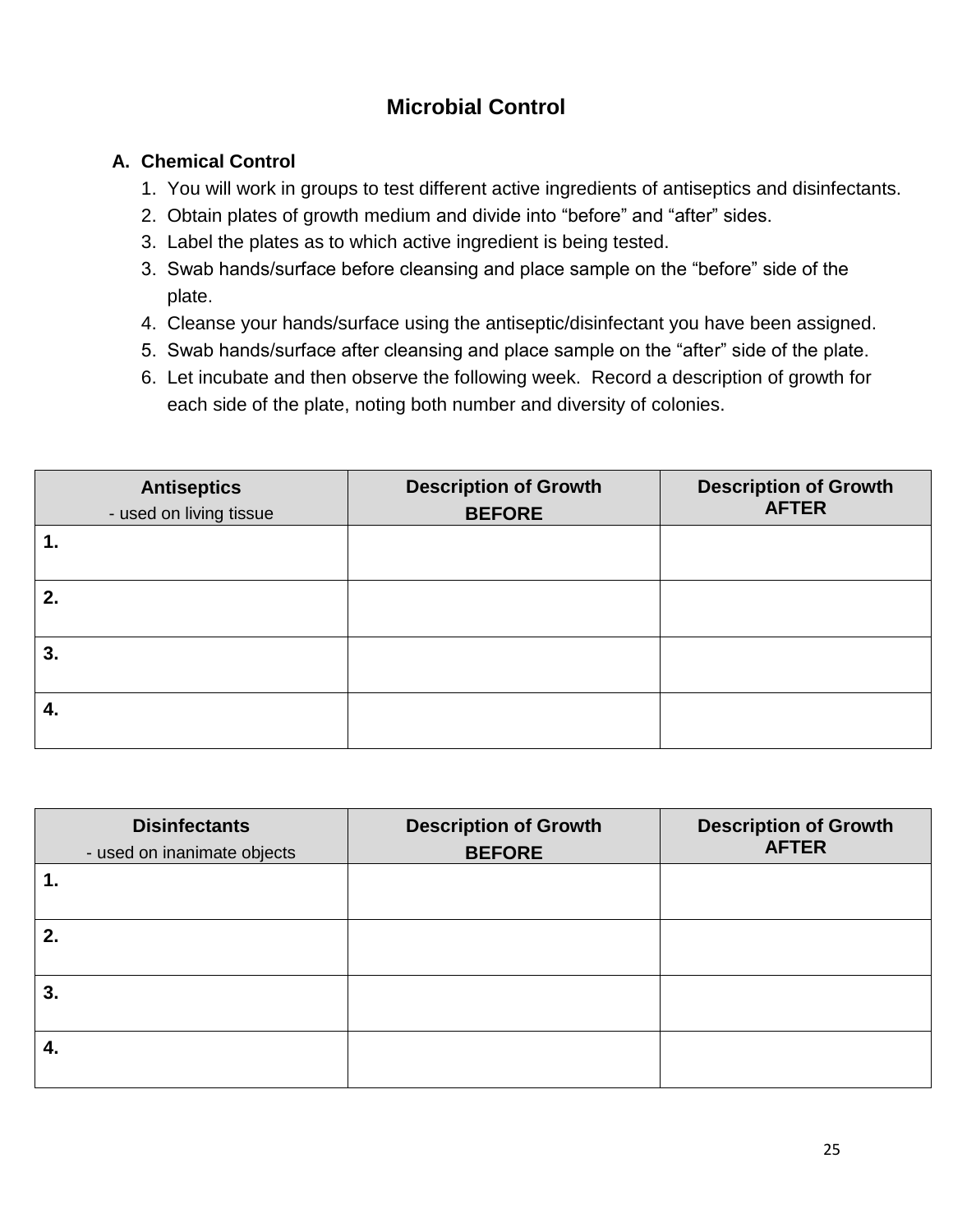#### **B. Antibiotic Sensitivity Testing**

- the Kirby-Bauer Method is done to test for antibiotic sensitivity
- Mueller-Hinton agar is used because of its density
- a bacti-spreader tool is used for spreading out a bacterial sample to produce solid growth called a lawn
- an antibiotic disc is then placed on the plate; the antibiotic will diffuse out from the disc through the growth medium
- a zone of inhibition indicates that the bacteria is sensitive to the antibiotic
- if bacteria are resistant, no zone of inhibition will be significantly apparent
- narrow spectrum antibiotics are effective against a small range of cell types
- broad spectrum antibiotics are effective against a wide range of cell types



| Antibiotic       | <b>Bacillus</b> | Staphylococcus        | E. coli  |
|------------------|-----------------|-----------------------|----------|
|                  | $(G + rod)$     | $(G + \text{coccus})$ | (G- rod) |
|                  |                 |                       |          |
| Ampicillin (Am)  |                 |                       |          |
| Bacitracin (B)   |                 |                       |          |
| Penicillin (P)   |                 |                       |          |
| Tetracycline (T) |                 |                       |          |
| Vancomycin (Va)  |                 |                       |          |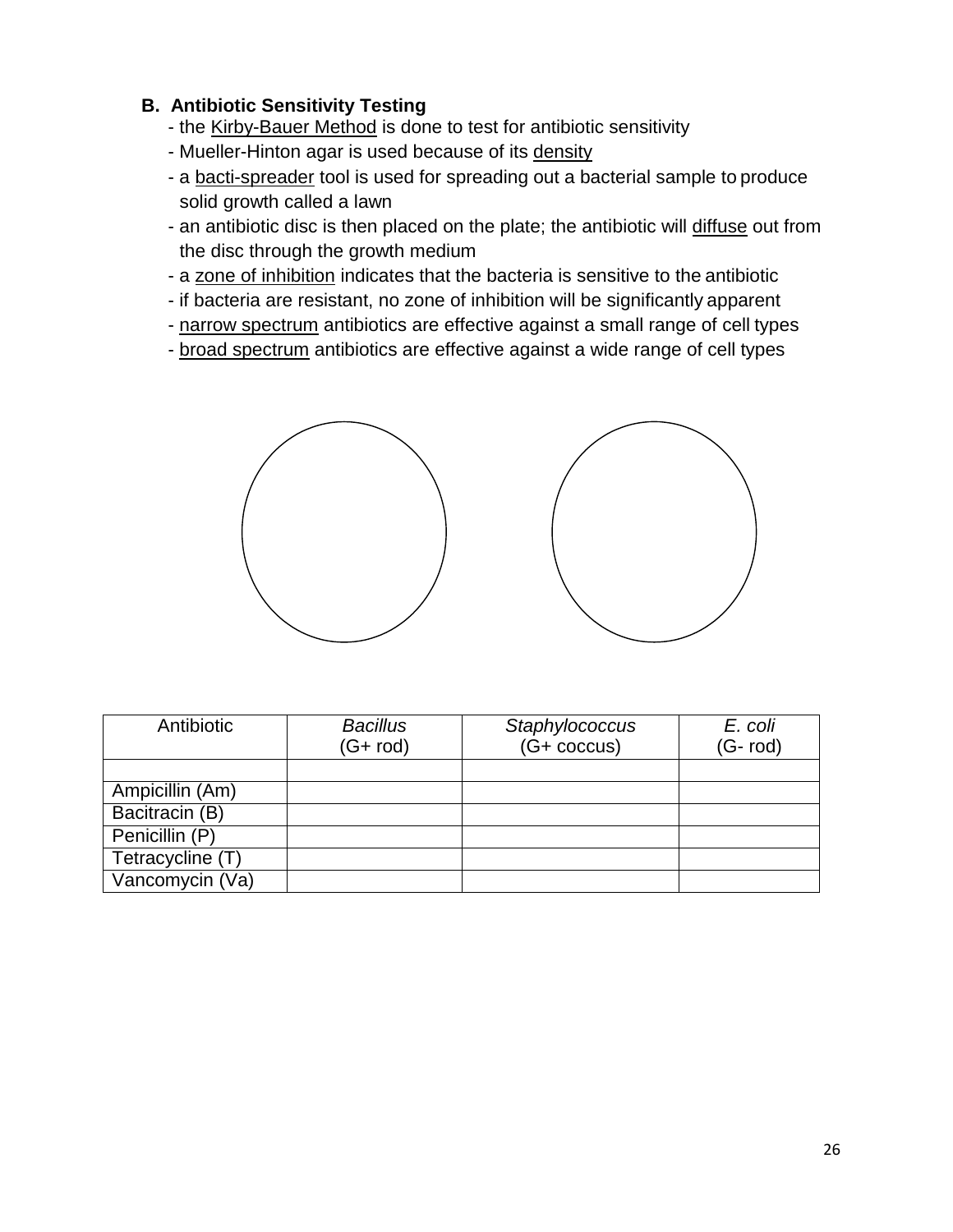### **Food Microbiology**

#### **A. Yogurt**

- prepared by the action of fermentative bacteria (i.e., *Streptococcus thermophilus*, *Lactobacillus acidophilus*) on milk
- the lactic acid produces a tart taste and causes the milk protein (casein) to precipitate, thickening the product

#### **B. Procedure**

- 1. Pipet 1 mL of distilled water into test tube.
- 2. Add a small sample (1 loop) of yogurt to the tube and mix.
- 3. Replace cap and gently shake for 5 to 10 seconds.
- 4. Transfer 2 loopfuls of tube mixture to slide and prepare a smear (including air drying and heat fixing).
- 5. Proceed with Gram stain procedure.
- 6. Observe on high power. Check with instructor before proceeding to oil.

#### **C. Results**

- 1. Sketch the 2 types of bacteria observed in the yogurt.
- 2. Label cell shape and cell arrangement.
- 3. What is the Gram reaction of these bacteria? Describe their cell wall.